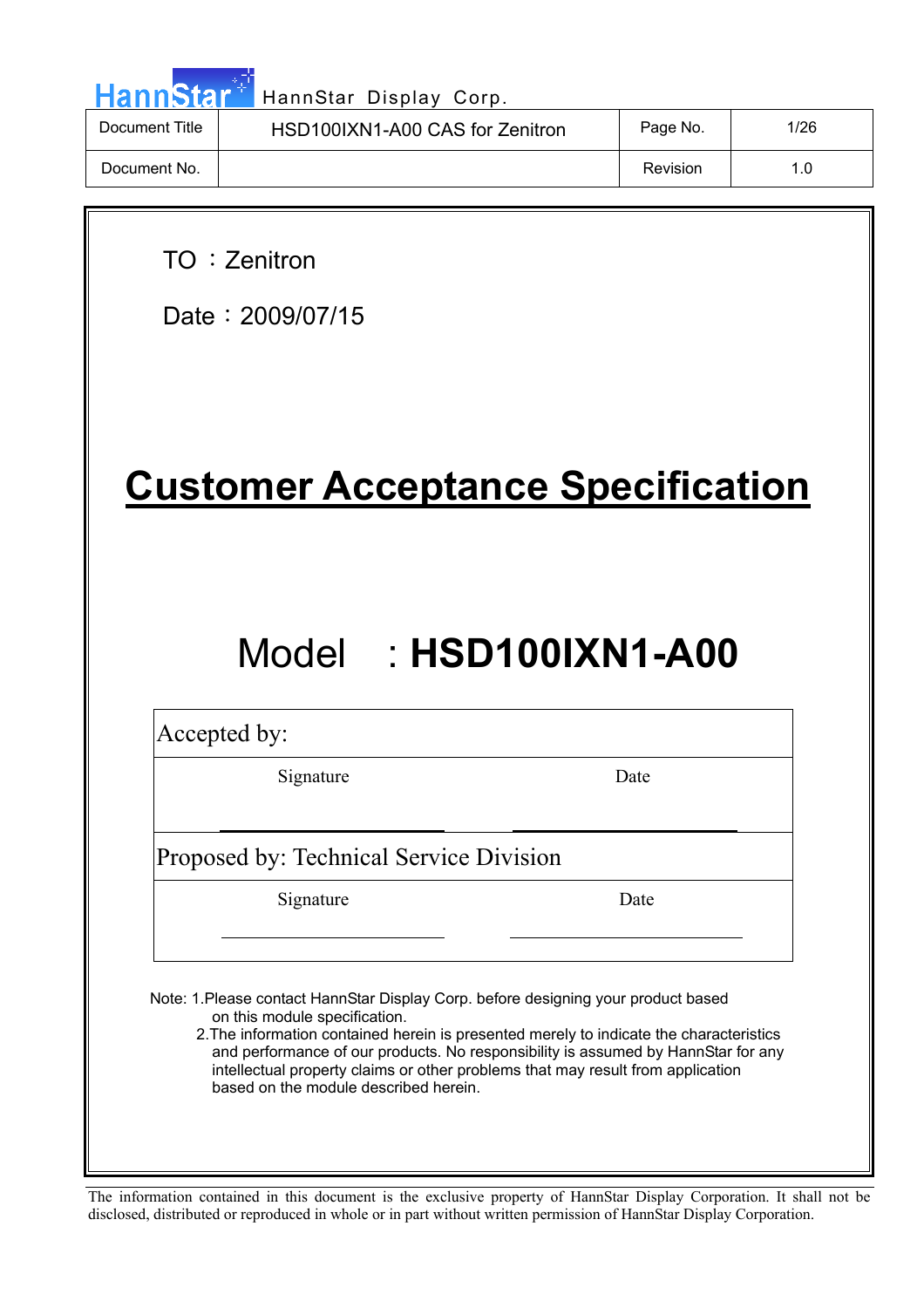|  |  | <b>HannStar</b> |  |
|--|--|-----------------|--|
|  |  |                 |  |

 $\sqrt{2}$ 

### HannStar Display Corp.

| Document Title | HSD100IXN1-A00 CAS for Zenitron | Page No. | 2/26 |
|----------------|---------------------------------|----------|------|
| Document No.   |                                 | Revision | 1.0  |

| <b>Record of Revisions</b> |                |           |                                                       |  |  |  |
|----------------------------|----------------|-----------|-------------------------------------------------------|--|--|--|
| Rev.                       | Date           | Sub-Model | Description of change                                 |  |  |  |
| $1.0\,$                    | July, 15, 2009 | A00       | Preliminary Product Specification was first released. |  |  |  |
|                            |                |           |                                                       |  |  |  |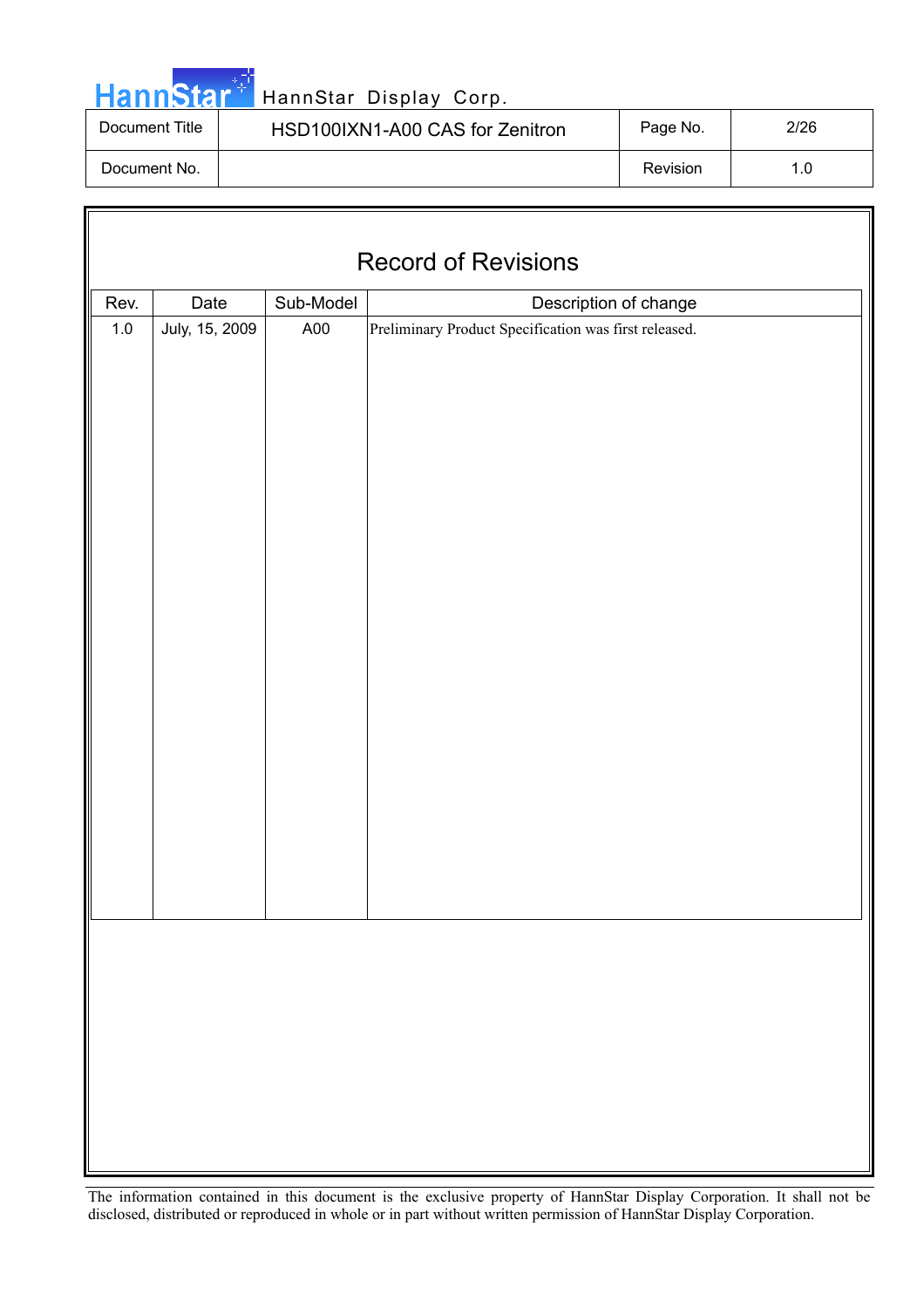### HannStar<sup>17</sup> HannStar Display Corp.

| Document Title | HSD100IXN1-A00 CAS for Zenitron | Page No. | 3/26 |
|----------------|---------------------------------|----------|------|
| Document No.   |                                 | Revision |      |

## **Contents**  1.0 General description ………………………………… p.4 2.0 Absolute maximum ratings……………………………. p.5 3.0 Optical characteristics.………………………………. p.6 4.0 Block diagram ……………………………………… p.10 5.0 Interface pin connection …………………………… p.11 6.0 Electrical characteristics …………………………… p.13 7.0 Reliability test items ………………………………… p.21 8.0 Outline dimension …………………………………… p.22 9.0 Lot mark ……………………………………………... p.23 10.0 Package specification ……………………………… p.24 11.0 General precaution …………………………………… p.25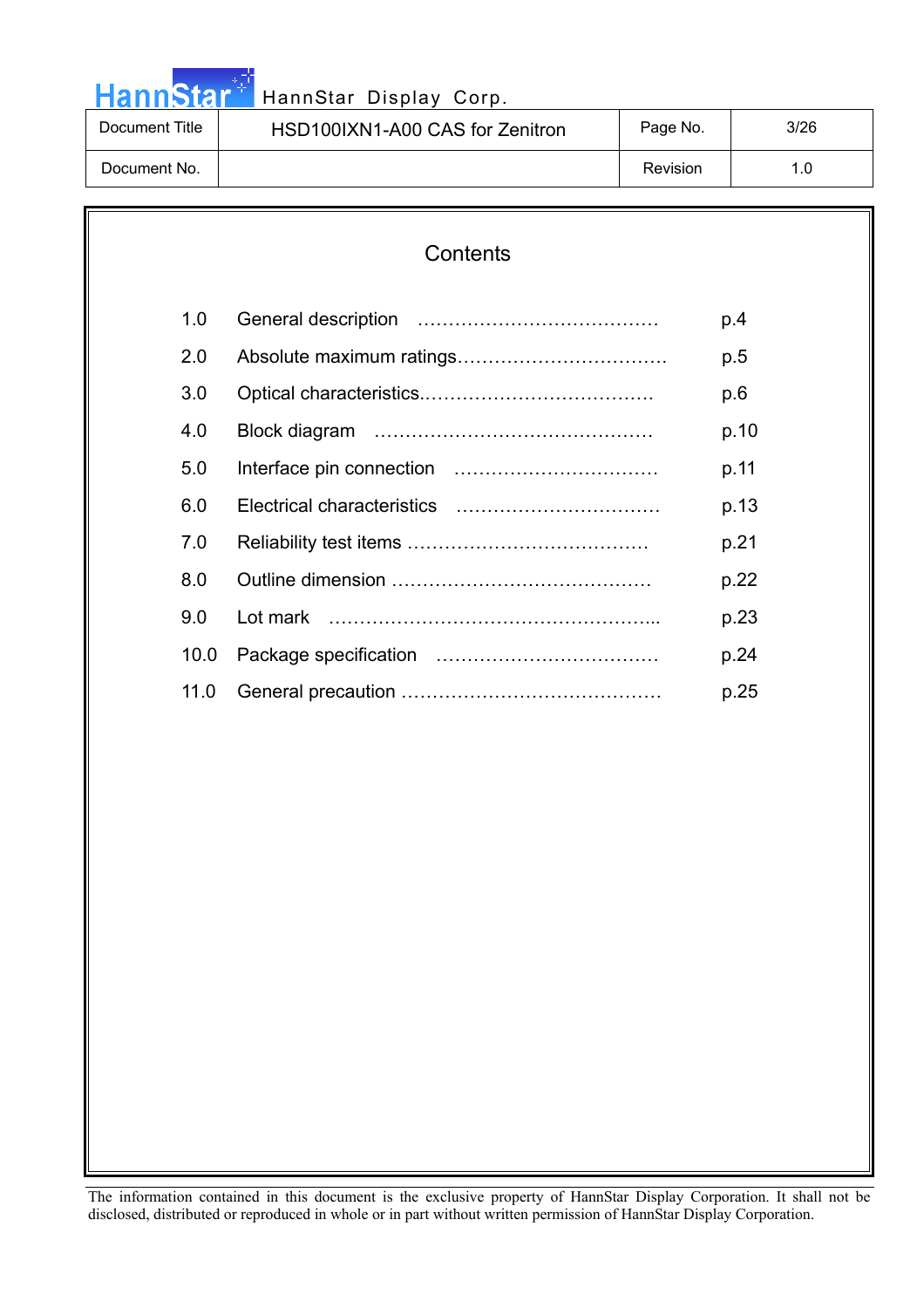

### HannStar<sup>#T</sup> HannStar Display Corp.

| Document Title | HSD100IXN1-A00 CAS for Zenitron | Page No. | 4/26 |
|----------------|---------------------------------|----------|------|
| Document No.   |                                 | Revision |      |

#### **1.0 GENERAL DESCRIPTION**

#### **1.1 Introduction**

HannStar Display model HSD100IXN1-A is a color active matrix thin film transistor (TFT) liquid crystal display (LCD) that uses amorphous silicon TFT as a switching device. This model is composed of a TFT LCD panel, a driving circuit and a back light system. This TFT LCD has a 10 (4:3) inch diagonally measured active display area with XGA (1024 horizontal by 768 vertical pixel) resolution.

#### **1.2 Features**

- $\Box$  10 (4:3 diagonal) inch configuration
- 6 bits driver with 1channel TTL interface
- RoHS and Halogen-Free Compliance

#### **1.3 Applications**

- Digital Photo frame
- Multimedia applications and Others AV system

#### **1.4 General information**

|                          | Item              | Specification                          | Unit   |
|--------------------------|-------------------|----------------------------------------|--------|
| <b>Outline Dimension</b> |                   | $215.5 \times 166.5 \times 5.0$ (Typ.) | mm     |
| Display area             |                   | 202.752 (H) x 152.064 (V)              | mm     |
| Number of Pixel          |                   | 1024 RGB (H) x 768(V)                  | pixels |
| Pixel pitch              |                   | $(0.198(H) \times 0.198(V))$           | mm     |
| Pixel arrangement        |                   | <b>RGB Vertical stripe</b>             |        |
| Display mode             |                   | Normally white                         |        |
| Surface treatment        |                   | Antiglare, Hard-Coating (3H)           |        |
| Weight                   |                   | 330 (Typ.)                             | g      |
| Back-light               |                   | Single LED (Side-Light type)           |        |
| Power                    | Logic System      | $0.75$ (Max.)                          | W      |
| Consumption              | <b>B/L System</b> | $2.64$ (Max.)                          | W      |

#### **1.5 Mechanical Information**

| Item           |                | Min.  | Typ.  | Max.  | Unit |
|----------------|----------------|-------|-------|-------|------|
| Module<br>Size | Horizontal (H) | 215.2 | 215.5 | 215.8 | mm   |
|                | Vertical (V)   | 166.2 | 166.5 | 166.8 | mm   |
|                | Depth (D)      |       | 5.0   | 5.3   | mm   |
| Weight         |                |       | 330   |       | g    |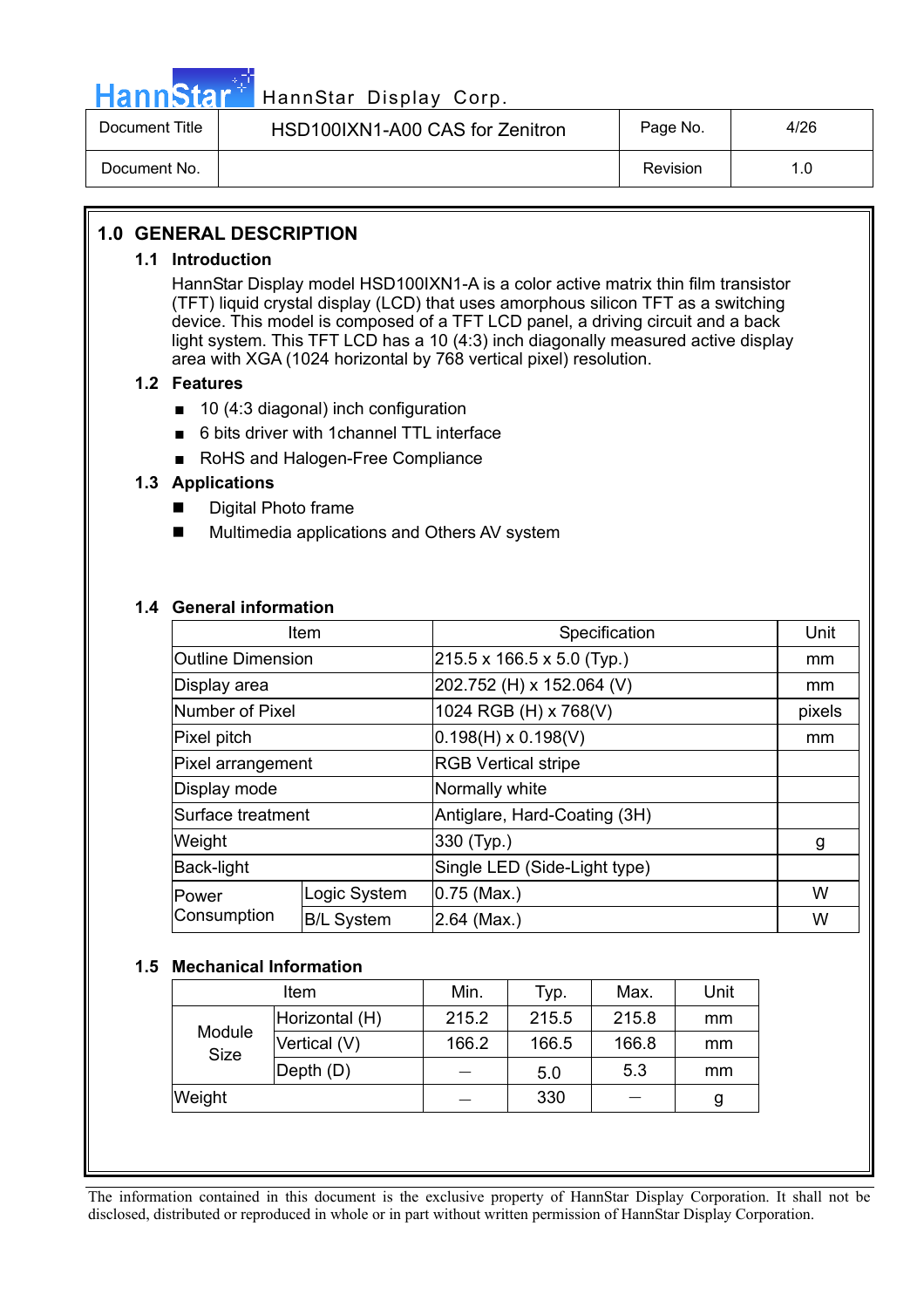

| Document Title | HSD100IXN1-A00 CAS for Zenitron | Page No. | 5/26 |
|----------------|---------------------------------|----------|------|
| Document No.   |                                 | Revision | 1.0  |

### **2.0 ABSOLUTE MAXIMUM RATINGS**

#### **2.1 Electrical Absolute Rating**

#### **2.1.1 TFT LCD Module**

| <b>Item</b>            | Symbol      | Min.   | Max.                  | Unit | <b>Note</b> |
|------------------------|-------------|--------|-----------------------|------|-------------|
| Digital Supply voltage | <b>VCC</b>  | $-0.5$ | 5                     |      |             |
| Analog Supply voltage  | <b>AVDD</b> | $-0.5$ | 13.5                  |      |             |
| Supply voltage         | $V1 - V7$   |        | $0.4$ AVDD   AVDD+0.3 | v    |             |
|                        | $V8-V14$    | $-0.3$ | 0.6AVDD               |      |             |
| Digital input voltage  |             | $-0.5$ | $VCC+0.5$             |      |             |

#### **2.1.2 Back-Light Unit**

| Item               | Symbol | Typ. | Max. | Unit | <b>Note</b>    |
|--------------------|--------|------|------|------|----------------|
| <b>LED</b> current |        | 220  |      | mA   | $(1)$ $(2)(3)$ |
| LED voltage        |        | 10.5 |      |      | (2)(3)         |

Note (1) Permanent damage may occur to the LCD module if beyond this specification. Functional operation should be restricted to the conditions described under normal operating conditions.

(2) Ta = $25 \pm 2^{\circ}$ C

 (3) Test Condition: LED current 220 mA. The LED lifetime could be decreased if operating  $I_L$  is larger than 220mA.

#### **2.2 Environment Absolute Rating**

| Item                         | Symbol | Min.  | Max. | Unit | <b>Note</b> |
|------------------------------|--------|-------|------|------|-------------|
| <b>Operating Temperature</b> | opa    | -20   |      |      |             |
| Storage Temperature          | stg    | $-30$ | 80   |      |             |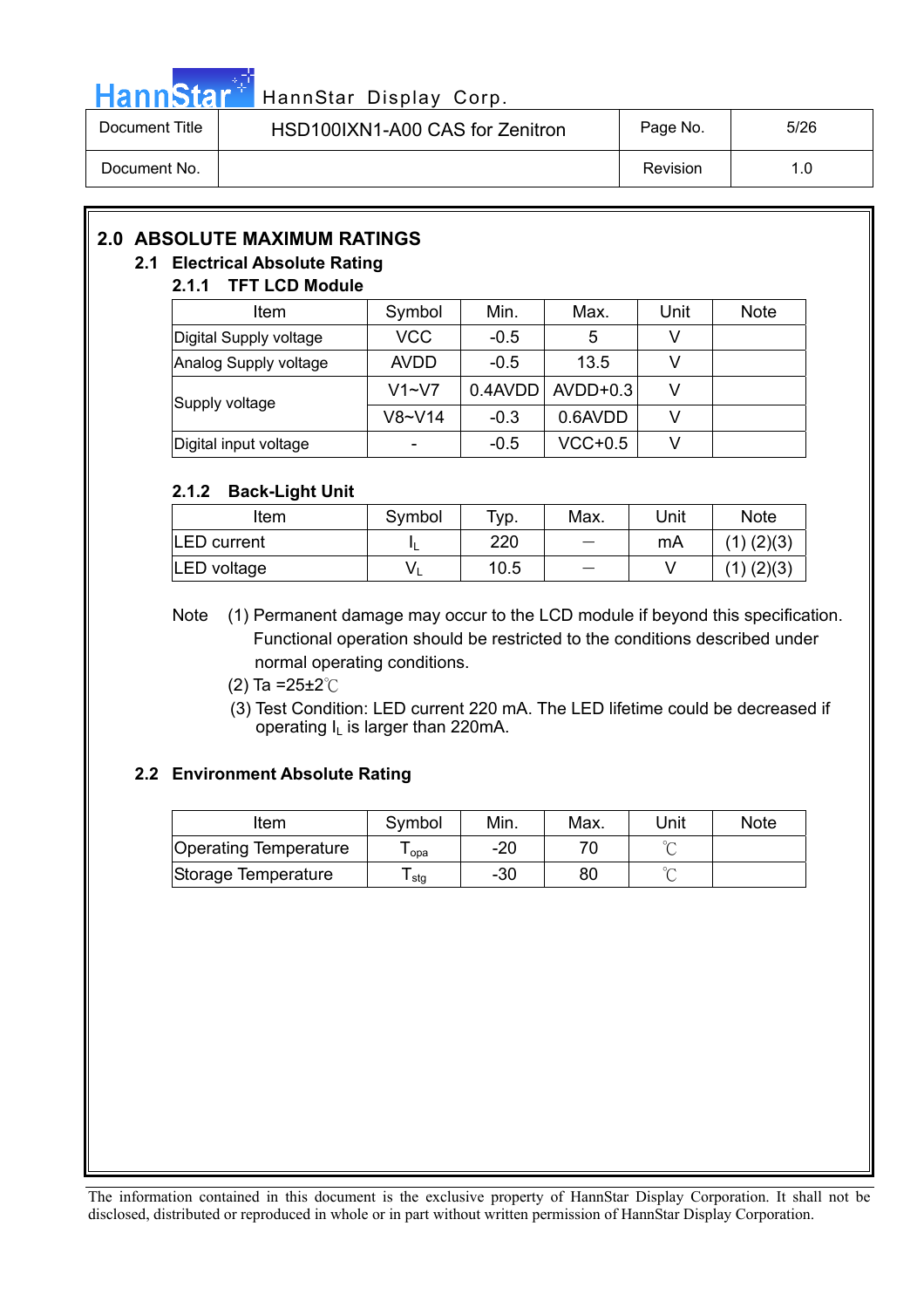## HannStar<sup>#</sup> HannStar Display Corp.

| Document Title | HSD100IXN1-A00 CAS for Zenitron | Page No. | 6/26 |
|----------------|---------------------------------|----------|------|
| Document No.   |                                 | Revision | 1.0  |

| 3.0<br><b>OPTICAL CHARACTERISTICS</b><br>3.1 | <b>Optical specification</b> |                         |                   |       |       |       |                 |                        |
|----------------------------------------------|------------------------------|-------------------------|-------------------|-------|-------|-------|-----------------|------------------------|
| <b>Item</b>                                  |                              |                         | Symbol Condition  | Min.  | Typ.  | Max.  | Unit            | <b>Note</b>            |
| Contrast                                     |                              | <b>CR</b>               |                   | 480   | 600   |       |                 | (1)(2)                 |
| Response                                     | <b>Rising</b>                | $T_R$                   |                   |       | 2.4   | 4.8   | msec            | (1)(3)                 |
| time                                         | Falling                      | $\mathsf T_{\mathsf F}$ | $\Theta = 0$      |       | 5.6   | 11.2  |                 |                        |
| (Center)                                     | White luminance              |                         | Normal<br>viewing | 200   | 250   |       | $\text{cd/m}^2$ | (1)(4)<br>$(IL=220mA)$ |
| Color                                        |                              | $W_{x}$                 | angle             | 0.260 | 0.310 | 0.360 |                 |                        |
| chromaticity<br>White<br>(CIE1931)           |                              | $W_{V}$                 |                   | 0.280 | 0.330 | 0.380 |                 |                        |
|                                              |                              | $\Theta_L$              |                   | 65    | 75    |       |                 |                        |
| Viewing                                      | Hor.                         | $\Theta_{\rm R}$        |                   | 65    | 75    |       |                 | (1)(4)                 |
| angle                                        | Ver.                         | $\Theta$ u              | CR>10             | 50    | 60    |       |                 |                        |
|                                              |                              | $\Theta_D$              |                   | 60    | 70    |       |                 |                        |
|                                              | <b>Brightness uniformity</b> |                         | $\Theta = 0$      | 70    |       |       | $\%$            | (5)                    |
| <b>Optima View Direction</b>                 |                              |                         |                   | 6 O'  | clock |       |                 | (6)                    |

#### **3.2 Measuring Condition**

- $\blacksquare$  Measuring surrounding : dark room
- **ELED current I<sub>L</sub>: 220mA**
- Ambient temperature: 25±2°C
- $\blacksquare$  15min. warm-up time.

#### **3.3 Measuring Equipment**

- FPM520 of Westar Display technologies, INC., which utilized SR-3 for Chromaticity and BM-5A for other optical characteristics.
- **Measuring spot size : 20 ~ 21 mm**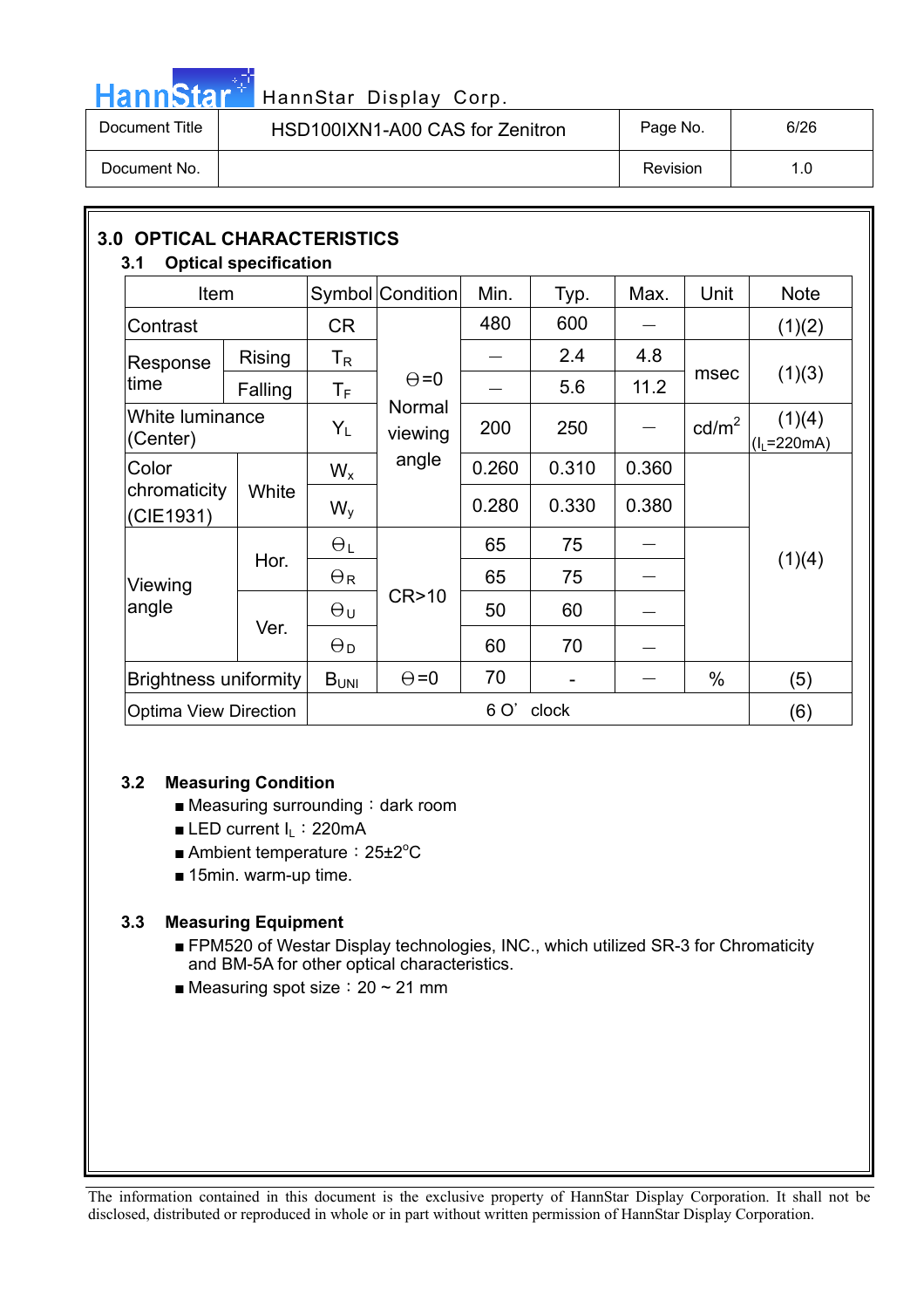| <b>HannStar</b> 1 | HannStar Display Corp.          |          |      |
|-------------------|---------------------------------|----------|------|
| Document Title    | HSD100IXN1-A00 CAS for Zenitron | Page No. | 7/26 |
| Document No.      |                                 | Revision | 1.0  |

m.

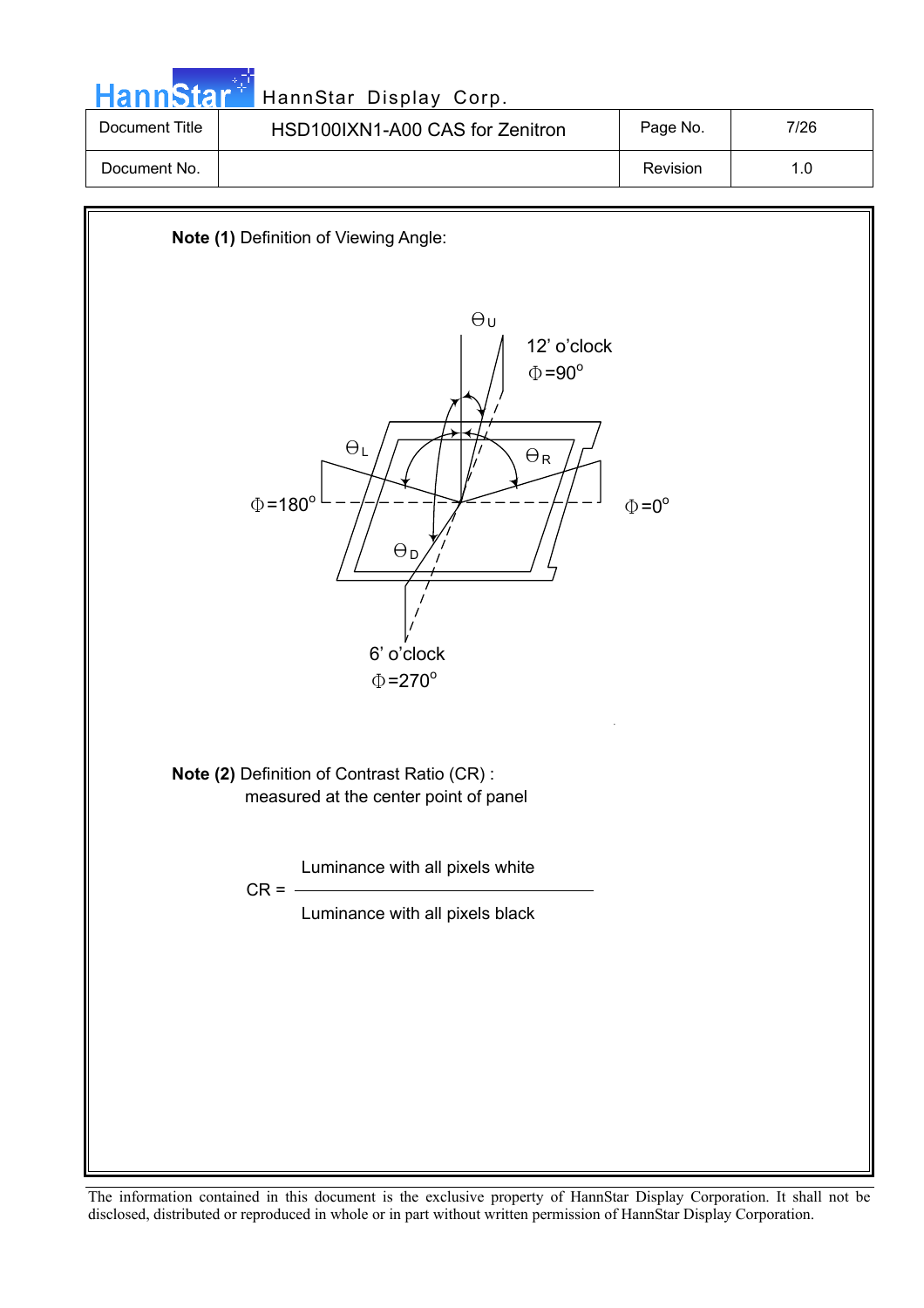**Hann**Star HannStar Display Corp. Document Title | HSD100IXN1-A00 CAS for Zenitron | Page No. | 8/26 Document No. 2010 1.0

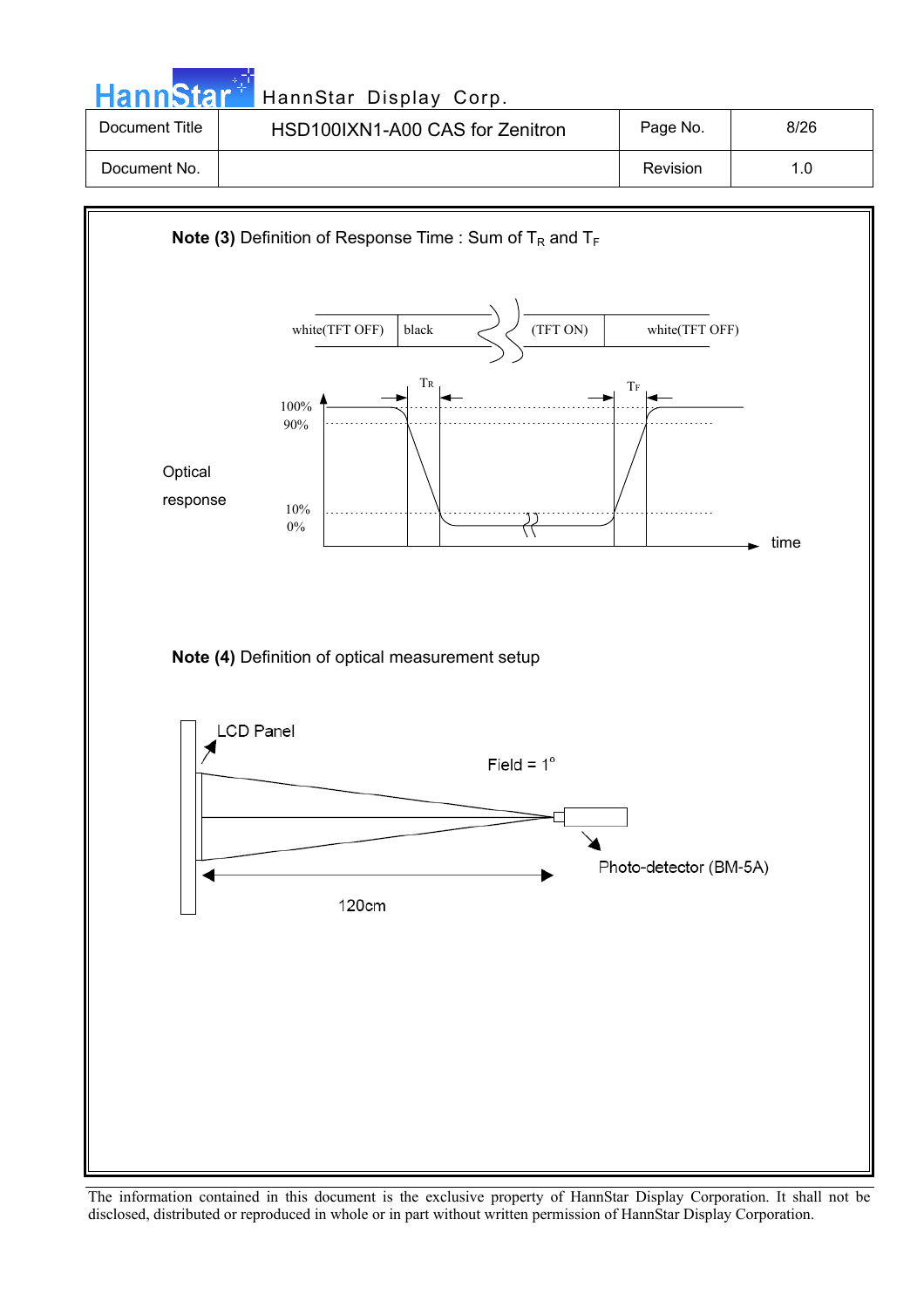**Hann**Star HannStar Display Corp. Document Title | HSD100IXN1-A00 CAS for Zenitron | Page No. | 9/26

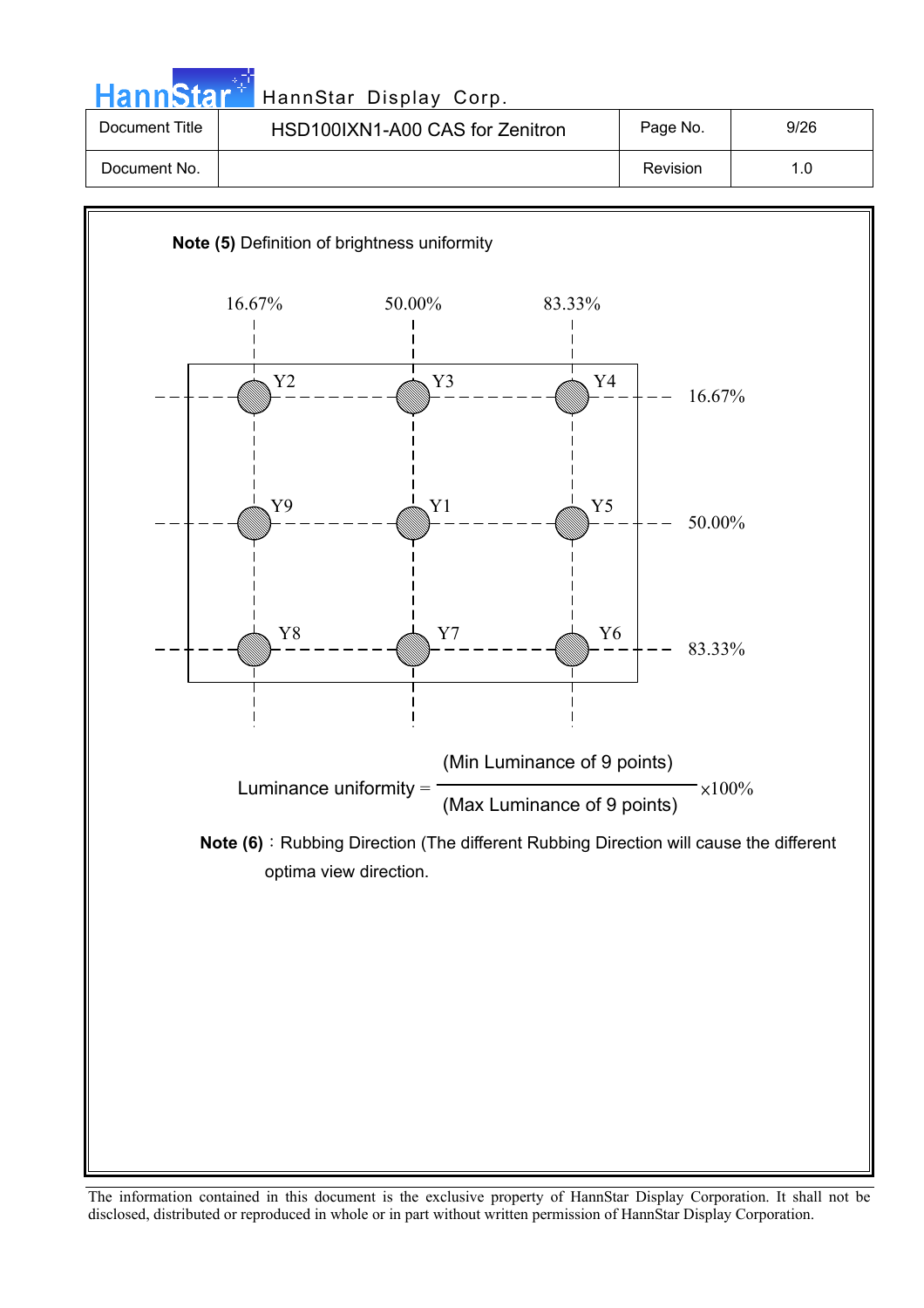

### HannStar<sup>t HannStar Display Corp.</sup>

| Document Title | HSD100IXN1-A00 CAS for Zenitron | Page No. | 10/26 |
|----------------|---------------------------------|----------|-------|
| Document No.   |                                 | Revision |       |

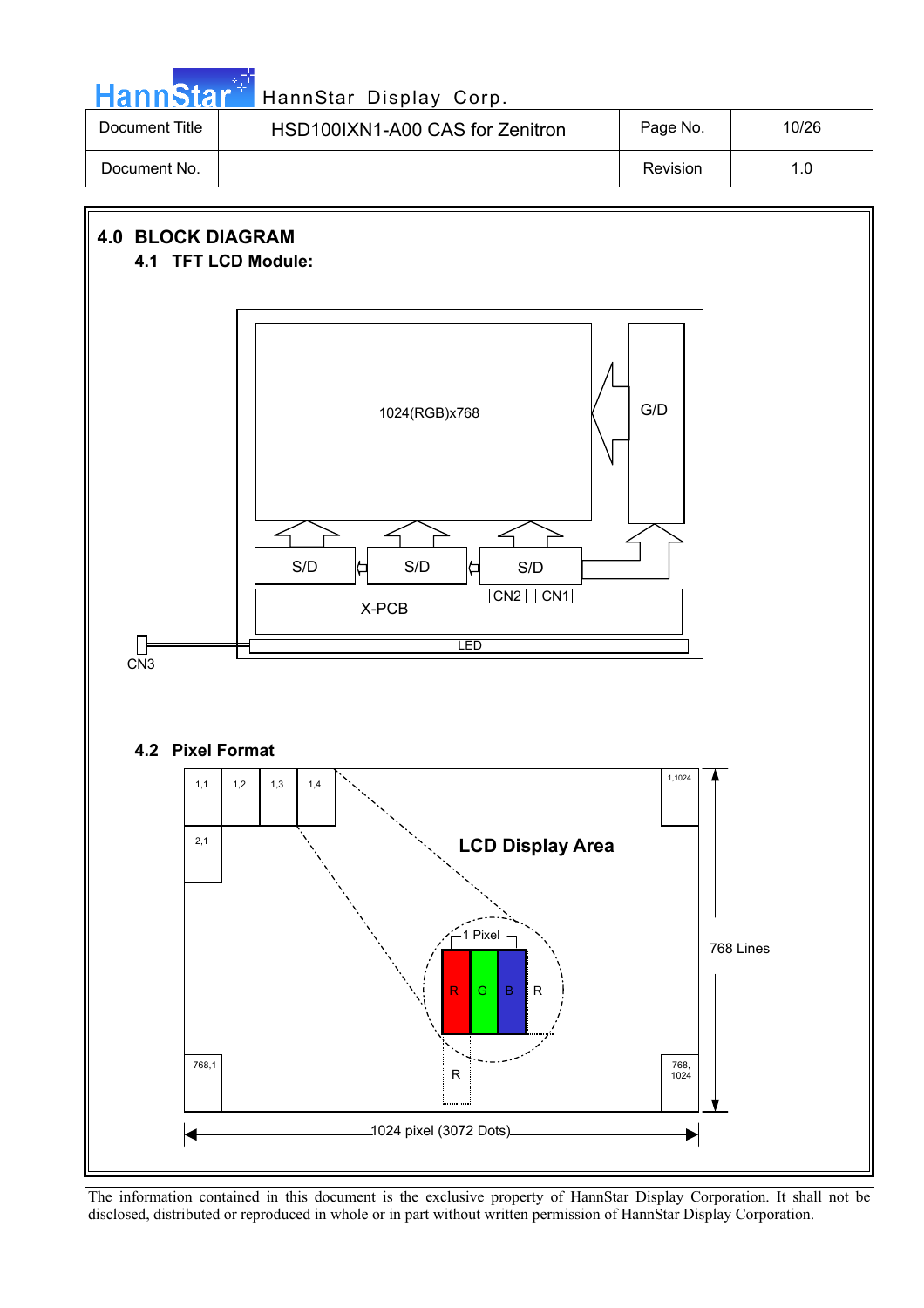

Document Title | HSD100IXN1-A00 CAS for Zenitron | Page No. | 11/26

Document No. 1.0

| Pin No.         | <b>Signal</b>            | CN1 (Input signal): 30pin, 0.5mm pitch, 196033-30041-3 (P-TWO or equivalent)<br><b>Description</b>                                                                                                |
|-----------------|--------------------------|---------------------------------------------------------------------------------------------------------------------------------------------------------------------------------------------------|
| 1               | POL                      | <b>Polarity Setting</b>                                                                                                                                                                           |
| $\overline{2}$  | <b>STVD</b>              | Vertical Line start pulse I/O signal                                                                                                                                                              |
| $\overline{3}$  | <b>OE123R</b>            | Vertical Line output Enable signal                                                                                                                                                                |
| $\overline{4}$  | <b>G-CLKR</b>            | <b>Vertical Line Clock</b>                                                                                                                                                                        |
| $\overline{5}$  | <b>STVU</b>              | Vertical Line start pulse I/O signal                                                                                                                                                              |
| 6               | <b>GND</b>               | <b>Digital Power Ground</b>                                                                                                                                                                       |
| 7               | <b>EDGSEL</b>            | Define clock edge select input, default EDGSEL=L.<br>EDGSEL=L Latch data by rising edge of clock<br>EDGSEL=H Latch data by rising and falling edges of clock                                      |
| 8               | <b>VCC</b>               | Digital Voltage Input                                                                                                                                                                             |
| $\overline{9}$  | V9                       | Gamma Voltage Input                                                                                                                                                                               |
| 10              | <b>VGL</b>               | Gate OFF Voltage                                                                                                                                                                                  |
| 11              | V <sub>2</sub>           | Gamma Voltage Input                                                                                                                                                                               |
| 12              | <b>VGH</b>               | Gate ON Voltage                                                                                                                                                                                   |
| 13              | V <sub>6</sub>           | Gamma Voltage Input                                                                                                                                                                               |
| 14              | <b>UDC</b>               | Shift up/down control signal<br>$UDC = "H", up shift:$<br>$STVD$ (Input) $\rightarrow$ G1 ~ G600 $\rightarrow$ STVU (Output)<br>UDC= "L", down shift:<br>STVU (Input) -> G600~G1 -> STVD (Output) |
| 15              | <b>VCOM</b>              | <b>Common Voltage</b>                                                                                                                                                                             |
| 16              | <b>AGND</b>              | <b>Analog Power Ground</b>                                                                                                                                                                        |
| 17              | <b>AVDD</b>              | Analog Voltage Input                                                                                                                                                                              |
| $\overline{18}$ | $\overline{V14}$         | Gamma Voltage Input                                                                                                                                                                               |
| $\overline{19}$ | $\overline{\text{V}}$ 11 | Gamma Voltage Input                                                                                                                                                                               |
| 20              | V <sub>8</sub>           | Gamma Voltage Input                                                                                                                                                                               |
| $\overline{21}$ | $\overline{\vee 5}$      | Gamma Voltage Input                                                                                                                                                                               |
| $\overline{22}$ | $\overline{\vee}$ 3      | Gamma Voltage Input                                                                                                                                                                               |
| 23              | <b>GND</b>               | <b>Digital Power Ground</b>                                                                                                                                                                       |
| $\overline{24}$ | R <sub>5</sub>           | Red Data Bus Input (MSB)                                                                                                                                                                          |
| $\overline{25}$ | $\overline{R4}$          | Red Data Bus Input                                                                                                                                                                                |
| $\overline{26}$ | R <sub>3</sub>           | Red Data Bus Input                                                                                                                                                                                |
| 27              | R <sub>2</sub>           | Red Data Bus Input                                                                                                                                                                                |
| $\overline{28}$ | $\overline{R1}$          | Red Data Bus Input                                                                                                                                                                                |
| $\overline{29}$ | $\overline{R0}$          | Red Data Bus Input (LSB)                                                                                                                                                                          |
| $\overline{30}$ | <b>GND</b>               | <b>Digital Power Ground</b>                                                                                                                                                                       |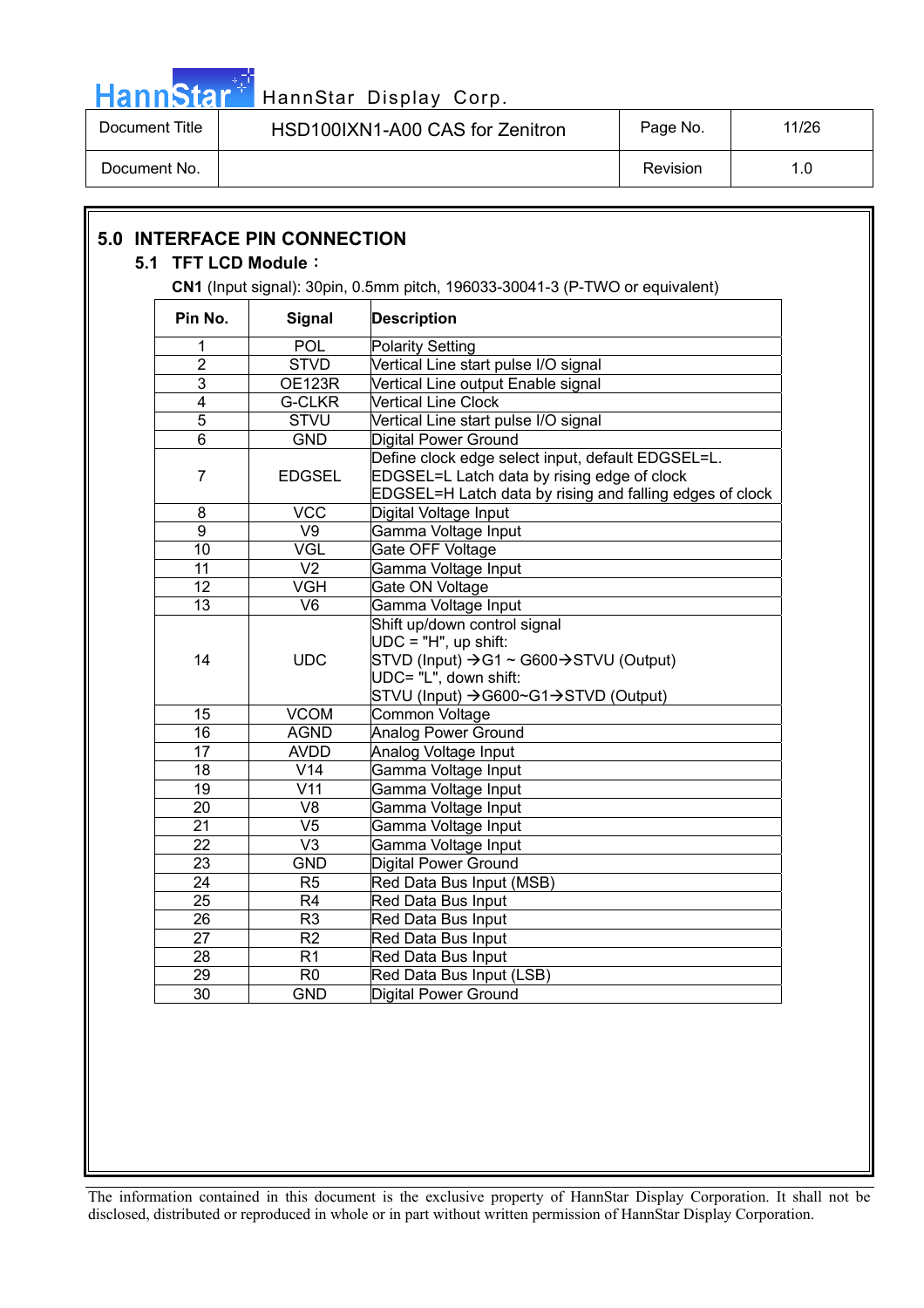HannStar<sup>®</sup>

### HannStar Display Corp.

Document Title | HSD100IXN1-A00 CAS for Zenitron | Page No. | 12/26

Document No. 2012 1.0

| Pin No.         | Signal                   | <b>Description</b>                                                                                                                                                                                                                                 |  |
|-----------------|--------------------------|----------------------------------------------------------------------------------------------------------------------------------------------------------------------------------------------------------------------------------------------------|--|
| 1               | <b>GND</b>               | <b>Digital Power Ground</b>                                                                                                                                                                                                                        |  |
| $\overline{2}$  | G <sub>5</sub>           | Green Data Bus Input (MSB)                                                                                                                                                                                                                         |  |
| 3               | G4                       | <b>Green Data Bus Input</b>                                                                                                                                                                                                                        |  |
| 4               | $\overline{G3}$          | <b>Green Data Bus Input</b>                                                                                                                                                                                                                        |  |
| $\overline{5}$  | $\overline{G2}$          | Green Data Bus Input                                                                                                                                                                                                                               |  |
| $\overline{6}$  | $\overline{G1}$          | <b>Green Data Bus Input</b>                                                                                                                                                                                                                        |  |
| $\overline{7}$  | $\overline{G}$           | Green Data Bus Input (LSB)                                                                                                                                                                                                                         |  |
| 8               | DIO2 COF3                | Horizontal Line start pulse I/O signal (STHR)                                                                                                                                                                                                      |  |
| $\overline{9}$  | <b>REV</b>               | Data Invert signal                                                                                                                                                                                                                                 |  |
| 10              | <b>GND</b>               | <b>Digital Power Ground</b>                                                                                                                                                                                                                        |  |
| 11              | <b>CLK</b>               | Pixel clock                                                                                                                                                                                                                                        |  |
| $\overline{12}$ | <b>VCC</b>               | Digital Voltage Input                                                                                                                                                                                                                              |  |
| 13              | DIO1 COF1                | Horizontal Line start pulse I/O signal (STHL)                                                                                                                                                                                                      |  |
| 14              | <b>LD</b>                | Polarity latch and re-flash new data to output                                                                                                                                                                                                     |  |
| 15              | B <sub>5</sub>           | Blue Data Bus Input (MSB)                                                                                                                                                                                                                          |  |
| 16              | <b>B4</b>                | <b>Blue Data Bus Input</b>                                                                                                                                                                                                                         |  |
| 17              | B <sub>3</sub>           | <b>Blue Data Bus Input</b>                                                                                                                                                                                                                         |  |
| 18              | <b>B2</b>                | <b>Blue Data Bus Input</b>                                                                                                                                                                                                                         |  |
| 19              | <b>B1</b>                | <b>Blue Data Bus Input</b>                                                                                                                                                                                                                         |  |
| 20              | B <sub>0</sub>           | Blue Data Bus Input (LSB)                                                                                                                                                                                                                          |  |
| 21              | <b>LRC</b>               | Select left or right shift, normally pulled high.<br>SHL="1": DIO1 $\rightarrow$ OUT1,2,3 $\rightarrow$ OUT4,5,6 $\rightarrow$<br>OUT1198,1199,1200 = DIO2<br>SHL="0": DIO1= OUT1,2,3 $\leftarrow$ OUT4,5,6 $\leftarrow$<br>OUT1198,1199,1200←DIO2 |  |
| 22              | V <sub>1</sub>           | Gamma Voltage Input                                                                                                                                                                                                                                |  |
| 23              | V <sub>4</sub>           | Gamma Voltage Input                                                                                                                                                                                                                                |  |
| $\overline{24}$ | $\overline{\mathsf{V7}}$ | Gamma Voltage Input                                                                                                                                                                                                                                |  |
| $\overline{25}$ | V10                      | Gamma Voltage Input                                                                                                                                                                                                                                |  |
| 26              | $\overline{V12}$         | Gamma Voltage Input                                                                                                                                                                                                                                |  |
| $\overline{27}$ | $\overline{V13}$         | Gamma Voltage Input                                                                                                                                                                                                                                |  |
| 28              | <b>AVDD</b>              | Analog Voltage Input                                                                                                                                                                                                                               |  |
| 29              | <b>AGND</b>              | <b>Analog Power Ground</b>                                                                                                                                                                                                                         |  |
| $\overline{30}$ | <b>VCOM</b>              | <b>Common Voltage</b>                                                                                                                                                                                                                              |  |

#### **5.2 Back-Light Unit**

CN3 LED Power Source (**BHSR-02VS-1**) or equivalent

|  | Mating Connector: (SBHT-002T-P0.5) or equivalent |  |
|--|--------------------------------------------------|--|
|--|--------------------------------------------------|--|

| Terminal no. | Svmbol | Function                        |
|--------------|--------|---------------------------------|
|              |        | LED power supply (high voltage) |
|              |        |                                 |
|              |        | LED power supply (low voltage)  |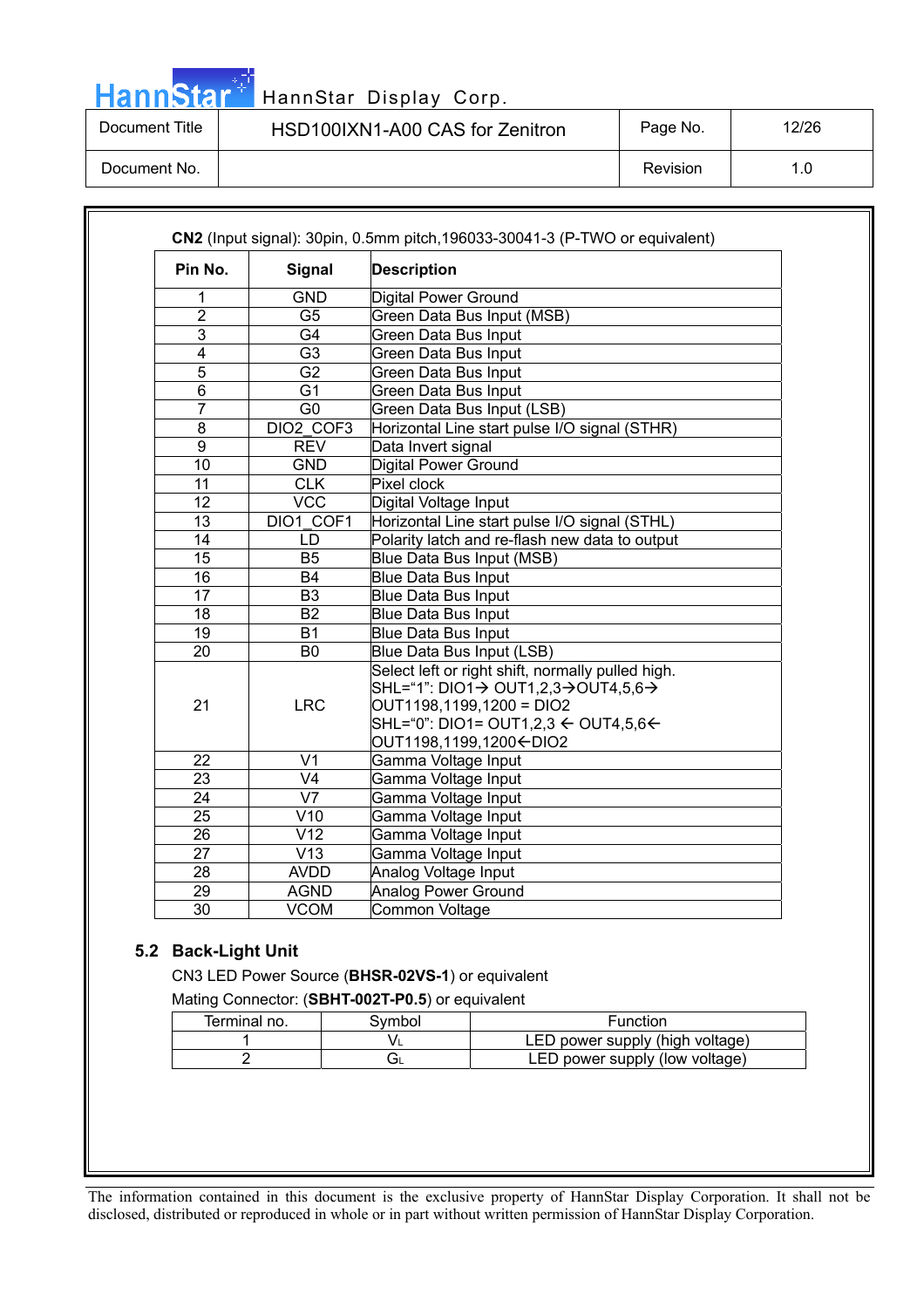

| Document Title | HSD100IXN1-A00 CAS for Zenitron | Page No. | 13/26 |
|----------------|---------------------------------|----------|-------|
| Document No.   |                                 | Revision | 1.0   |

#### **6.0 ELECTRICAL CHARACTERISTICS 6.1 TFT LCD Module**

| IFI LUD MUUUIT              |                        |                          |                              |                          |             |                        |  |
|-----------------------------|------------------------|--------------------------|------------------------------|--------------------------|-------------|------------------------|--|
| Item                        | <b>Symbol</b>          | Min.                     | Typ.                         | Max.                     | <b>Unit</b> | <b>Note</b>            |  |
|                             | Vcc                    | 3.0                      | 3.3                          | 3.6                      | $\vee$      | Note (2), Note (3)     |  |
|                             | $V_{GH}$               | 16.55                    | 17                           | 17.45                    | V           | Note (2), Note (3)     |  |
| <b>Supply Voltage</b>       | $V_{GL}$               | $-7.35$                  | -7                           | $-6.65$                  | V           | Note (2), Note (3)     |  |
|                             | <b>AV<sub>DD</sub></b> | 9.22                     | 9.48                         | 9.75                     | V           | Note (2), Note (3)     |  |
| <b>VCOM</b>                 | <b>V</b> comin         |                          | 3.19                         |                          | V           |                        |  |
| Input signal<br>voltage     | $V_{iH}$               | $0.7$ Vcc                |                              | <b>Vcc</b>               | $\vee$      | Note $(1)$             |  |
|                             | Vil                    | 0                        | $\blacksquare$               | $0.3$ Vcc                | V           |                        |  |
|                             | $_{\rm lcc}$           |                          | 8.3                          |                          | mA          | $Vcc = 3.3V$ (Black)   |  |
| Current of power            | ADD                    |                          | 70                           |                          | mA          | $AVDD = 9.5 V (Black)$ |  |
| supply                      | lсн                    | $\overline{\phantom{a}}$ | 0.3                          | $\overline{\phantom{a}}$ | mA          | $V_{GH}$ = 17 V        |  |
|                             | <b>I</b> GL            | $\overline{\phantom{0}}$ | 0.6                          |                          | mA          | $V_{GL} = -7 V$        |  |
| Input level of<br>$V1 - V5$ | Vx                     | AVDD/2                   | $\qquad \qquad \blacksquare$ | $AVDD-0.1$               | $\vee$      |                        |  |
| Input level of<br>$V6-V10$  | Vx                     | 0.1                      | -                            | AVDD/2                   | V           |                        |  |

Note (1): HSYNC, VSYNC, DE, Digital Data

Note (2): Be sure to apply the power voltage as the power sequence spec.

Note (3): DGND=AGND=0V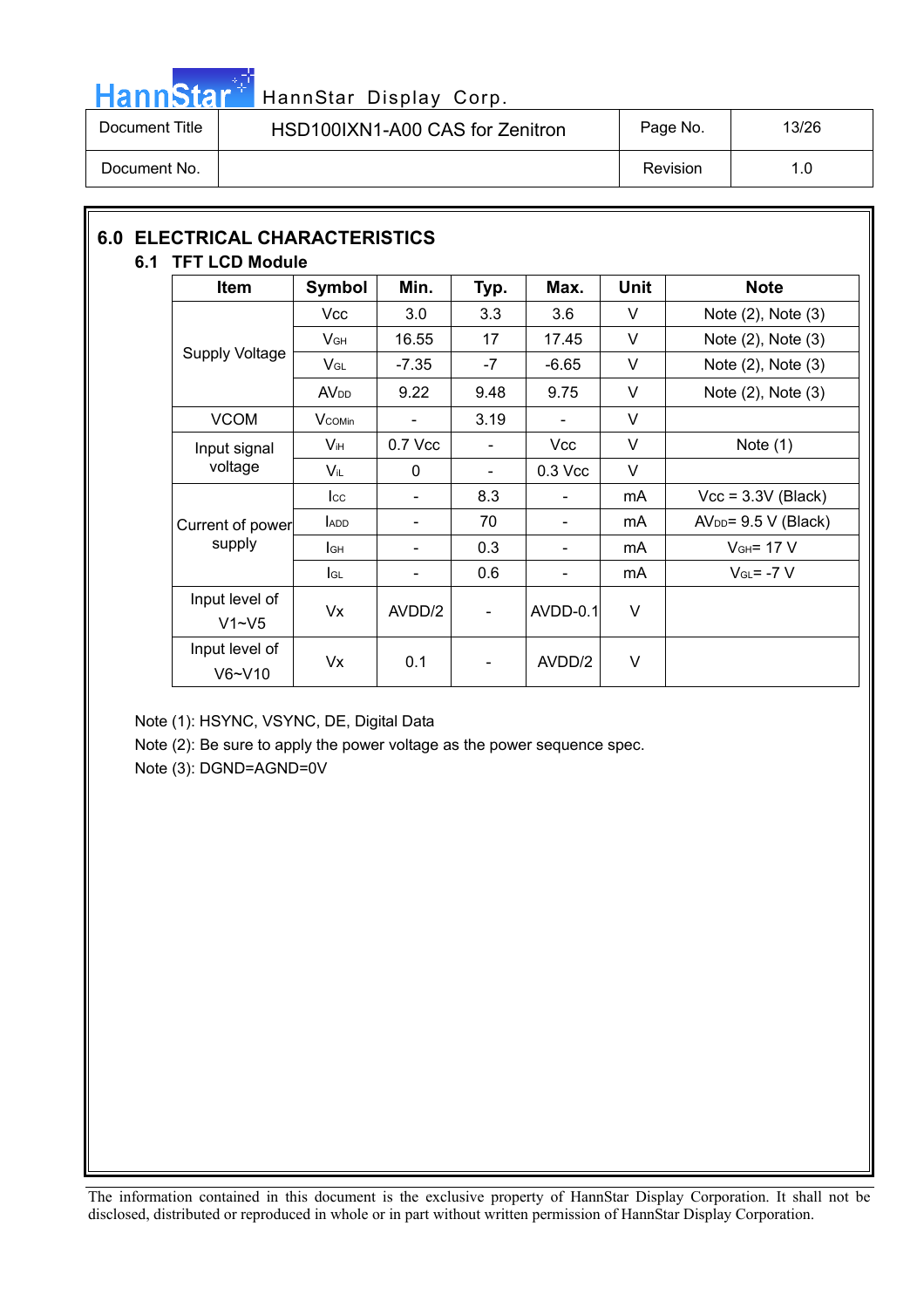

| Document Title | HSD100IXN1-A00 CAS for Zenitron | Page No. | 14/26 |
|----------------|---------------------------------|----------|-------|
| Document No.   |                                 | Revision | 1.0   |

#### **6.2 Back-Light Unit**

The back-light system is an edge-lighting type with 33 LED. The characteristics of the LED are shown in the following tables.

| THE CHARGE BUCS OF THE LLD ATE SHOWH IT THE TUILWING TADIES. |        |       |      |      |      |             |
|--------------------------------------------------------------|--------|-------|------|------|------|-------------|
| Item                                                         | Symbol | Min.  | Typ. | Max. | Unit | <b>Note</b> |
| <b>LED</b> current                                           |        |       | 220  |      | mA   | (2          |
| LED voltage                                                  | V∟     |       | 10.5 |      |      |             |
| Operating LED life time                                      | Hr     | 20000 |      |      | Hour | (1)(2)      |



- Note (1) LED life time (Hr) can be defined as the time in which it continues to operate under the condition: Ta=25 $\pm$ 3 °C, typical IL value indicated in the above table until the brightness becomes less than 50%.
- Note (2) The "LED life time" is defined as the module brightness decrease to 50% original brightness at Ta=25 $\degree$ C and IL=220mA. The LED lifetime could be decreased if operating IL is larger than 220mA. The constant current driving method is suggested.



**LED Light Bar Circuit**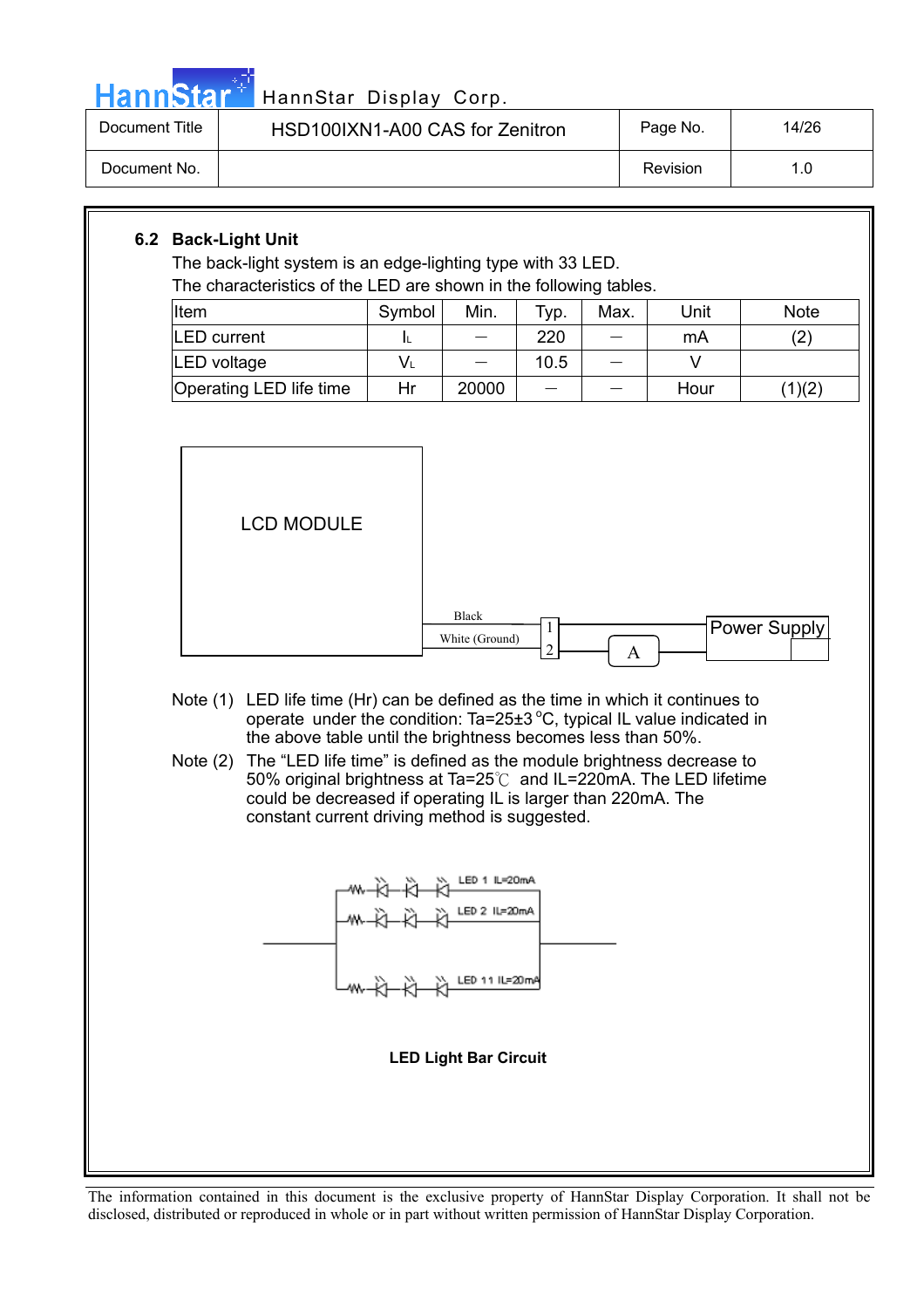| <b>HannStar</b> | HannStar Display Corp.          |          |       |
|-----------------|---------------------------------|----------|-------|
| Document Title  | HSD100IXN1-A00 CAS for Zenitron | Page No. | 15/26 |
| Document No.    |                                 | Revision | 1.0   |

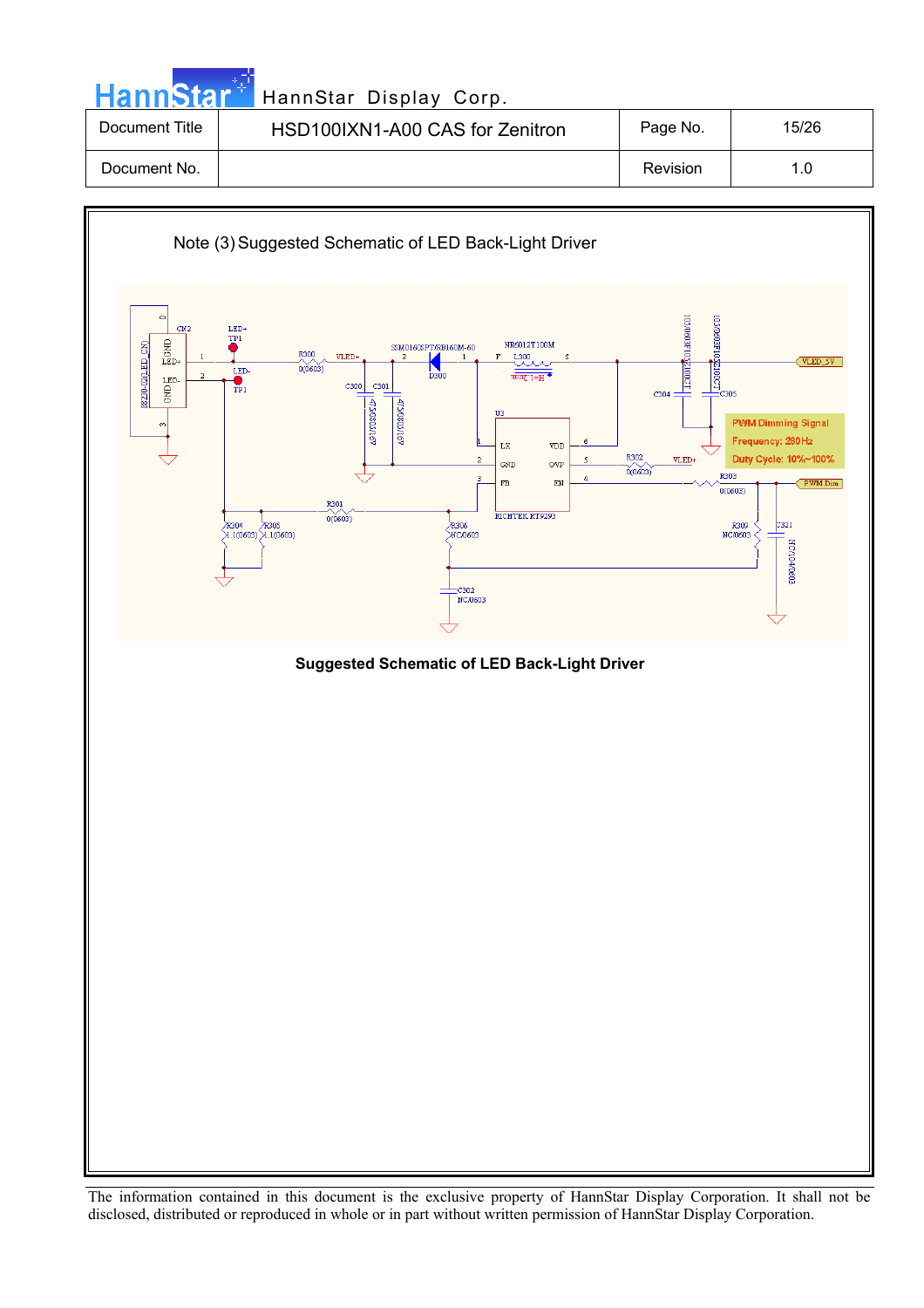

# HannStar<sup>t H</sup>annStar Display Corp.

| Document Title | HSD100IXN1-A00 CAS for Zenitron | Page No. | 16/26 |
|----------------|---------------------------------|----------|-------|
| Document No.   |                                 | Revision | 1.0   |

#### **6.3 AC Characteristics**

#### **Source Driver Timing**

| <b>Item</b>                   | <b>Symbol</b> | Min.           | Typ.                     | Max. | Unit       | <b>Note</b>             |
|-------------------------------|---------------|----------------|--------------------------|------|------------|-------------------------|
| <b>CLK</b> frequency          | Fclk          |                | 56                       | 60   | <b>MHz</b> |                         |
| CLK pulse width               | Tcw           | 6              | $\overline{\phantom{0}}$ |      | ns         |                         |
| Data set-up time              | Tsu           | 4              |                          |      | ns         |                         |
| Data hold time                | Thd           | 2              |                          | -    | ns         |                         |
| Propagation delay of DIO2/1   | Tphl          | 6              | 10                       | 15   | ns         | $CL = 25pF$<br>(Output) |
| Time that the last data to LD | Tld           | 1              |                          |      | Tcph       |                         |
| Pulse width of LD             | Twld          | $\overline{2}$ |                          |      | Tcph       |                         |
| Time that LD to DIO1/2        | Tids          | 5              |                          |      | Tcph       |                         |
| POL set-up time               | Tpsu          | 6              |                          |      | ns         | POL to LD               |
| POL hold time                 | Tphd          | 6              |                          |      | ns         | POL to LD               |

#### **Gate Driver Timing**

| <b>Item</b>     | Symbol          | Min. | Typ. | Max. | Unit | <b>Note</b>                  |
|-----------------|-----------------|------|------|------|------|------------------------------|
| CPV period      | Tcpv            | 5    |      |      | us   |                              |
| CPV pulse width | Tcpvh,<br>Tcpvl | 2.5  |      |      | us   | 50% duty cycle               |
| OE pulse width  | Twoe            |      |      |      | us   | $\qquad \qquad \blacksquare$ |
| Data setup time | Tsu             | 200  |      |      | ns   | -                            |
| Data hold time  | Thd             | 300  |      |      | ns   | ۰                            |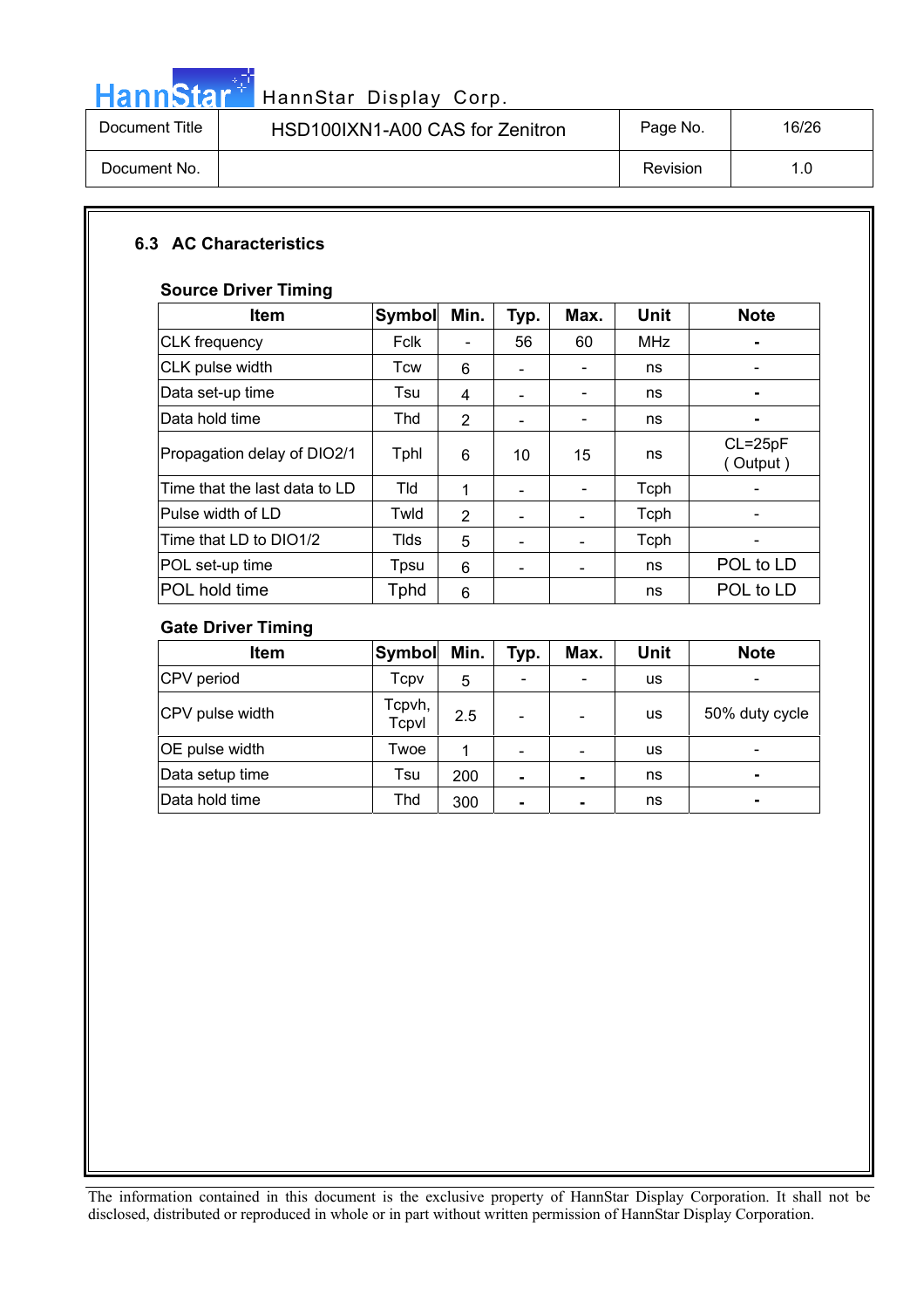HannStar<sup>#</sup> HannStar Display Corp.

| Document Title | HSD100IXN1-A00 CAS for Zenitron | Page No. | 17/26 |
|----------------|---------------------------------|----------|-------|
| Document No.   |                                 | Revision | 1.0   |

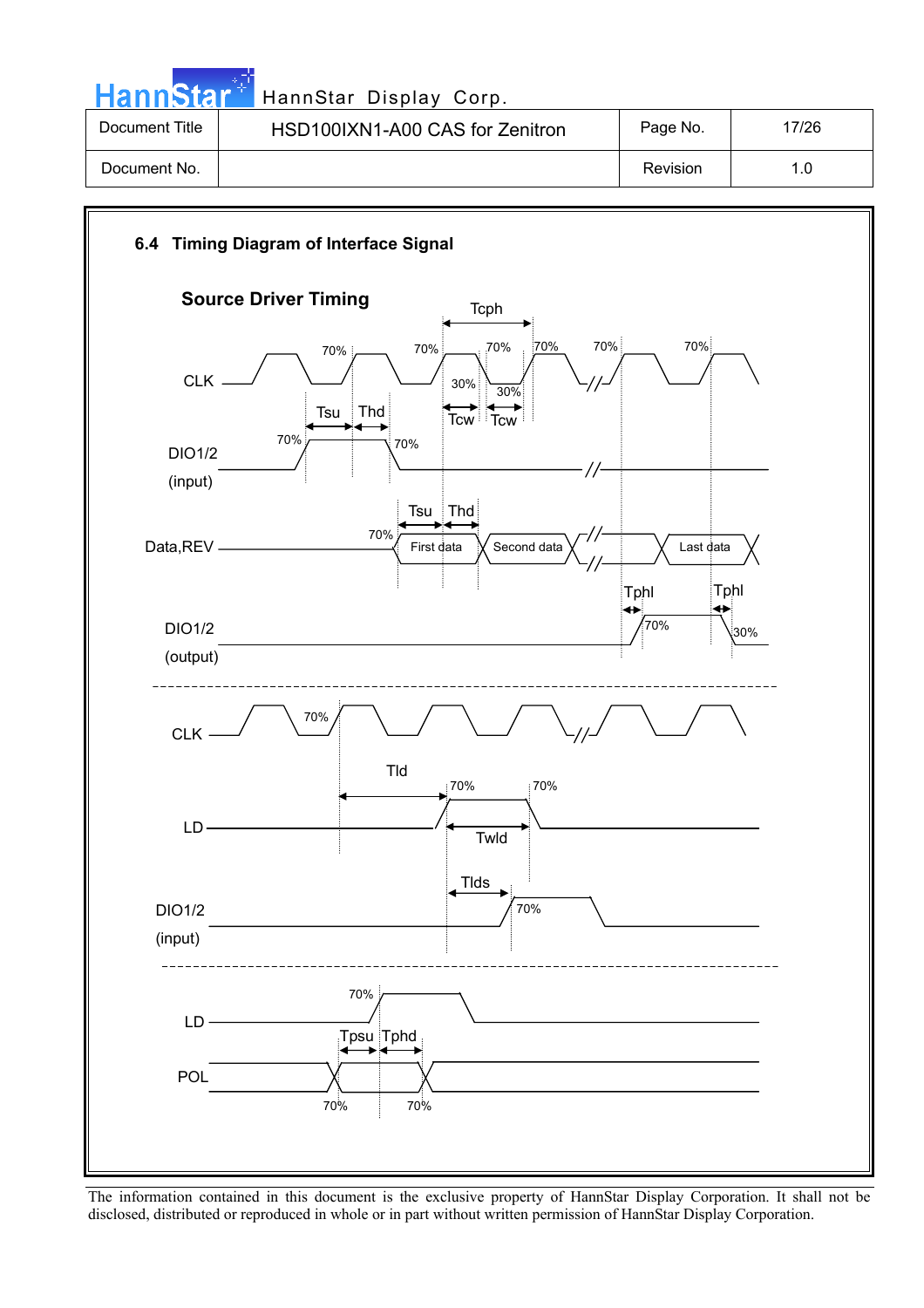|  |  | <b>HannStar</b> * |  |
|--|--|-------------------|--|
|  |  |                   |  |

| Document Title | HSD100IXN1-A00 CAS for Zenitron | Page No. | 18/26 |
|----------------|---------------------------------|----------|-------|
| Document No.   |                                 | Revision |       |

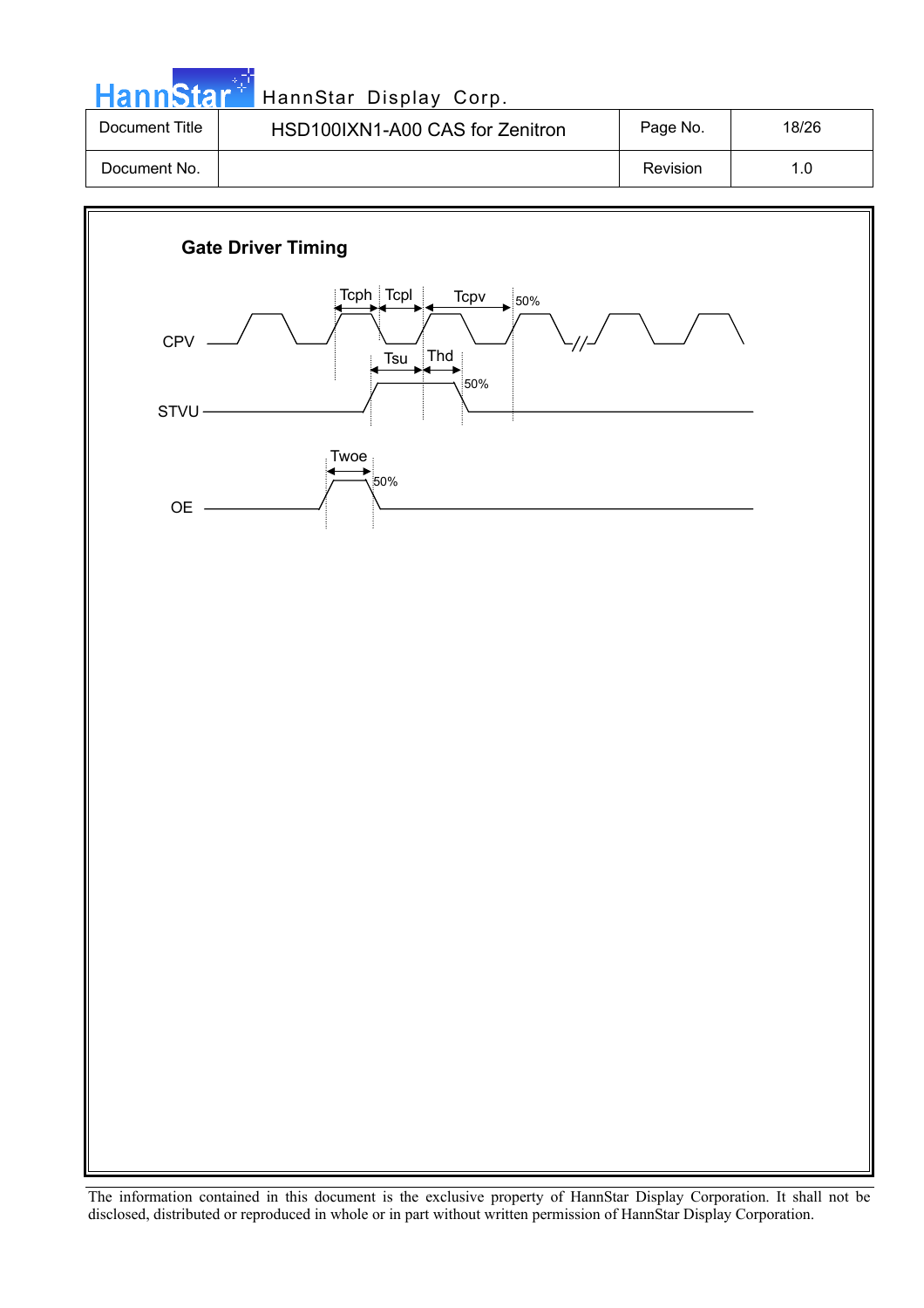HannStar<sup>5</sup> HannStar Display Corp.

| Document Title | HSD100IXN1-A00 CAS for Zenitron | Page No. | 19/26 |
|----------------|---------------------------------|----------|-------|
| Document No.   |                                 | Revision |       |

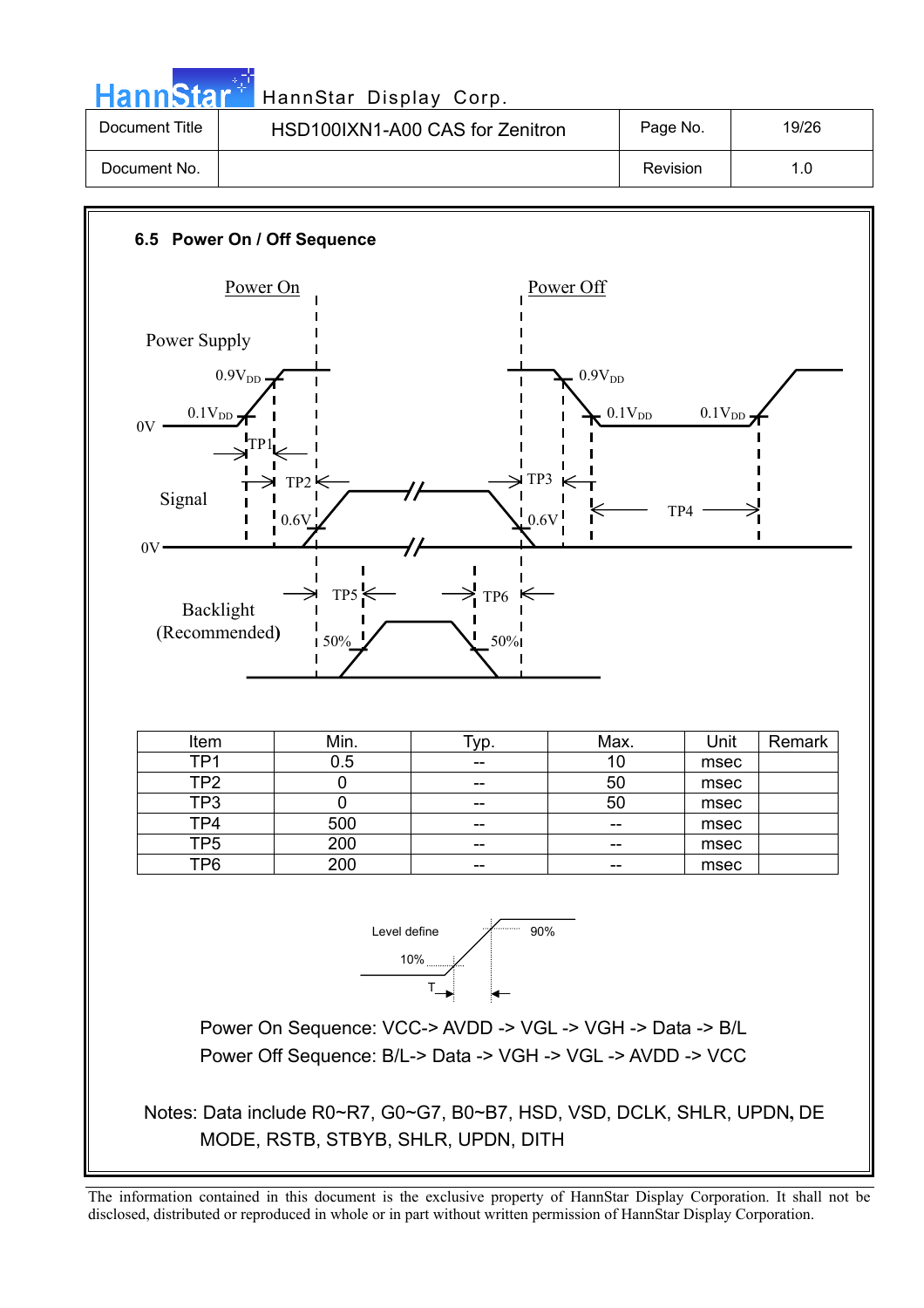| . .<br>. . |  | <b>ann</b> | 151 |  |
|------------|--|------------|-----|--|
|            |  |            |     |  |

| Document Title | HSD100IXN1-A00 CAS for Zenitron | Page No. | 20/26 |
|----------------|---------------------------------|----------|-------|
| Document No.   |                                 | Revision | 1.0   |



The information contained in this document is the exclusive property of HannStar Display Corporation. It shall not be disclosed, distributed or reproduced in whole or in part without written permission of HannStar Display Corporation.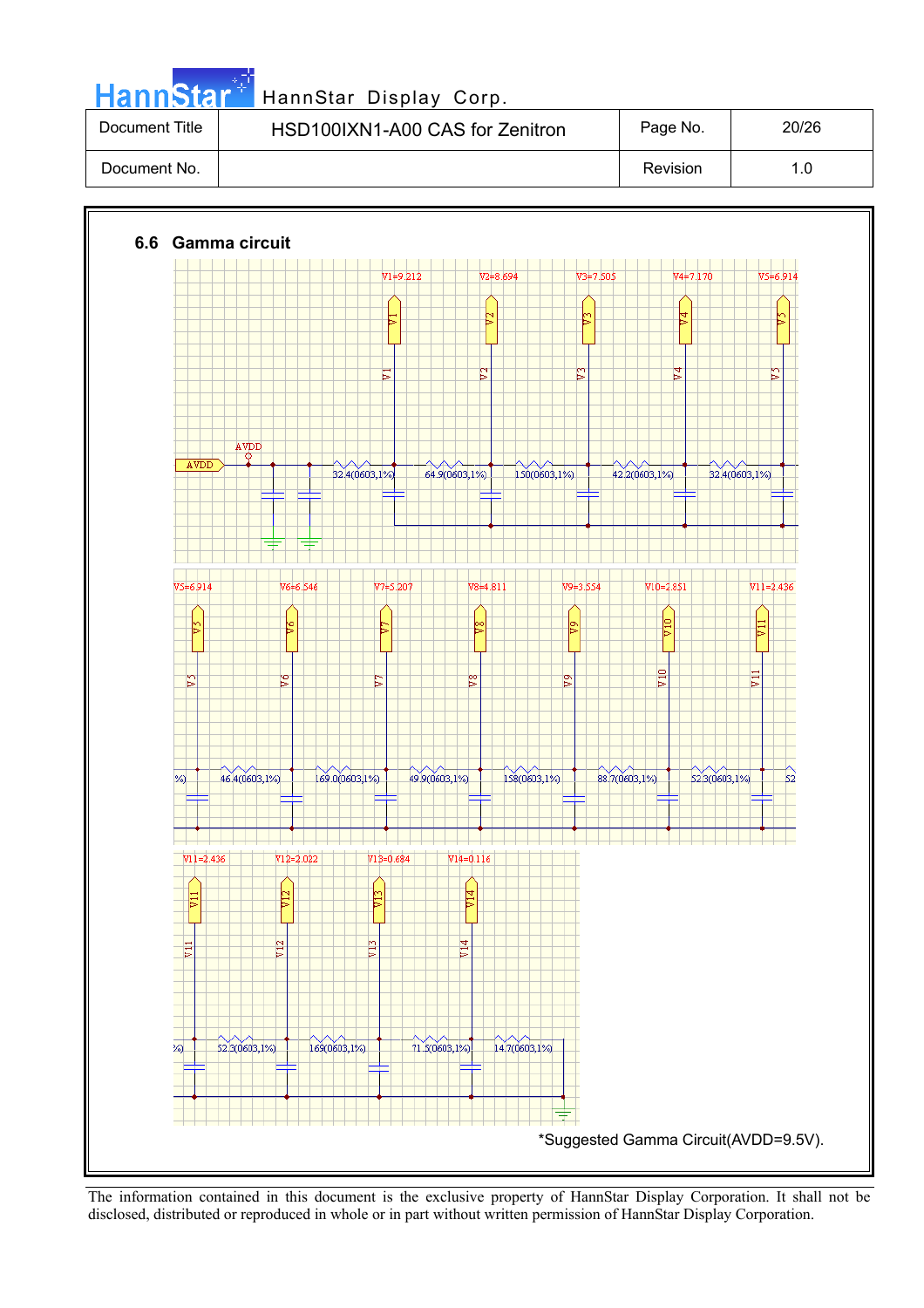## HannStar<sup>#</sup> HannStar Display Corp.

| Document Title | HSD100IXN1-A00 CAS for Zenitron | Page No. | 21/26 |
|----------------|---------------------------------|----------|-------|
| Document No.   |                                 | Revision | 1.0   |

| No.            | <b>Item</b>                                       | <b>Conditions</b>                                                                                                                                                                                                                    | <b>Remark</b>                    |
|----------------|---------------------------------------------------|--------------------------------------------------------------------------------------------------------------------------------------------------------------------------------------------------------------------------------------|----------------------------------|
|                | 1 High Temperature Storage                        | Ta=+80 $\mathrm{^{\circ}C}$ , 240hrs                                                                                                                                                                                                 |                                  |
|                | 2 Low Temperature Storage                         | Ta= $-30^{\circ}$ C, 240hrs                                                                                                                                                                                                          |                                  |
| 3              | High Temperature Operation                        | Ta=+70 $\mathrm{^{\circ}C}$ , 240hrs                                                                                                                                                                                                 |                                  |
| 4              | Low Temperature Operation                         | Ta= $-20^{\circ}$ C, 240hrs                                                                                                                                                                                                          |                                  |
| 5              | High Temperature and High Humidity<br>(operation) | Ta=+60°C, 90%RH, 240hrs                                                                                                                                                                                                              |                                  |
|                | 6 Thermal Cycling Test (non operation)            | $-30^{\circ}$ C(30min) $\rightarrow +80^{\circ}$ C(30min), 200cycles                                                                                                                                                                 |                                  |
| $\overline{7}$ | Electrostatic Discharge                           | $\pm 200V, 200pF(0\Omega)$ 1 time/each terminal                                                                                                                                                                                      |                                  |
| 8<br>9         | Vibration<br>Shock                                | 1.Random:<br>1.04Grms, 5~500Hz, X/Y/Z,<br>30min/each direction<br>2. Sine:<br>Freq. Range: 8~33.3Hz<br>Stoke: 1.3mm<br>Sweep: 2.9G, 33.3~400Hz<br>X/Z: 2hr, Y: 4hr, cyc: 15min<br>100G, 6ms, ±X, ±Y, ±Z<br>3 time for each direction | JIS C7021, A-10<br>(Condition A) |
|                | 10 Vibration (with carton)                        | Random: 0.015G^2/Hz, 5~200Hz<br>-6dB/Octave, 200~400Hz<br>XYZ each direction: 2hr                                                                                                                                                    |                                  |
|                | 11 Drop (with carton)                             | Height: 60cm<br>1 corner, 3 edges, 6 surfaces                                                                                                                                                                                        | <b>JIS Z0202</b>                 |

 Note: There is no display function NG issue occurred, all the cosmetic specification is judged before the reliability stress.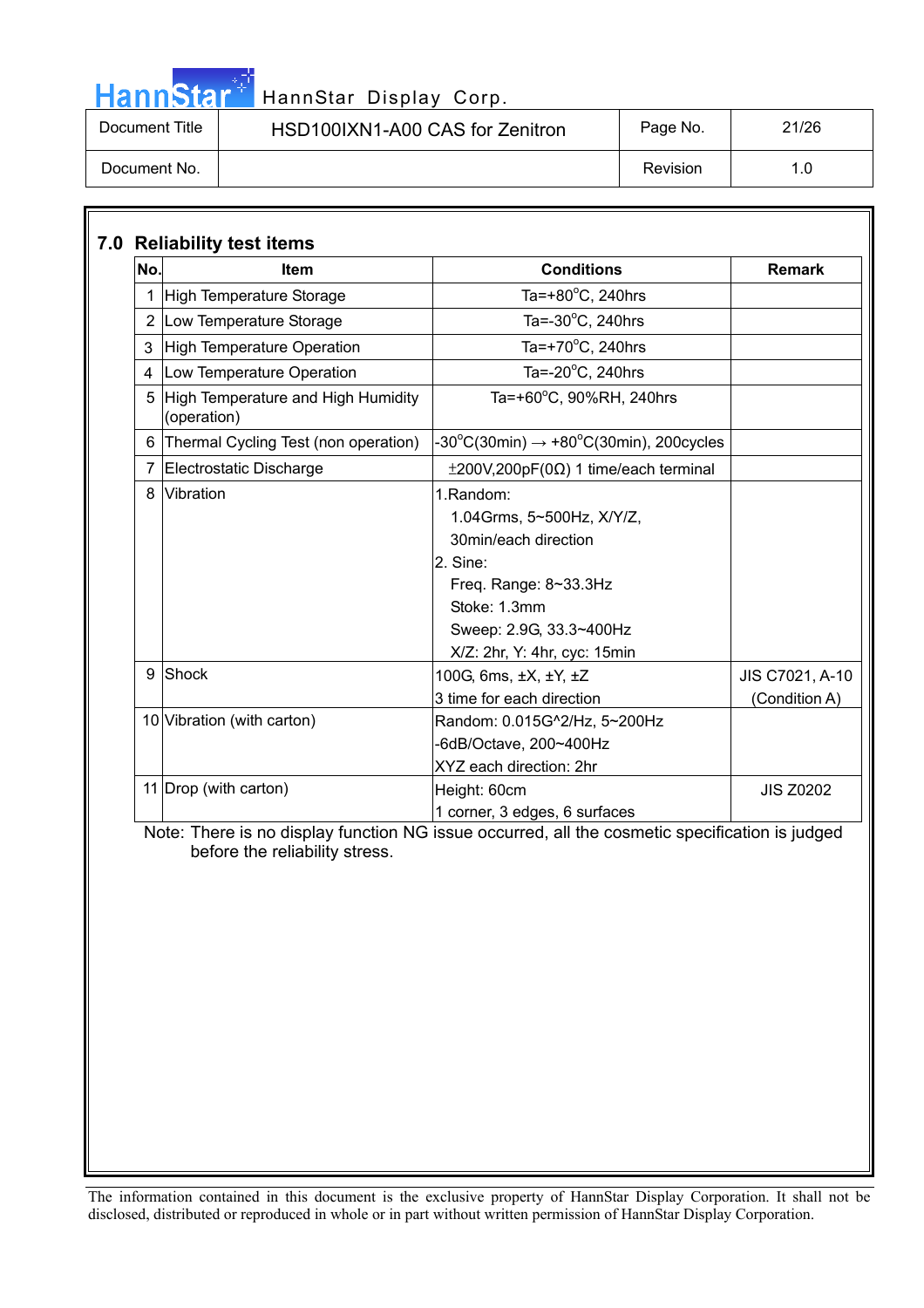

# HannStar<sup>t HannStar Display Corp.</sup>

| Document Title | HSD100IXN1-A00 CAS for Zenitron | Page No. | 22/26 |
|----------------|---------------------------------|----------|-------|
| Document No.   |                                 | Revision | 1.0   |

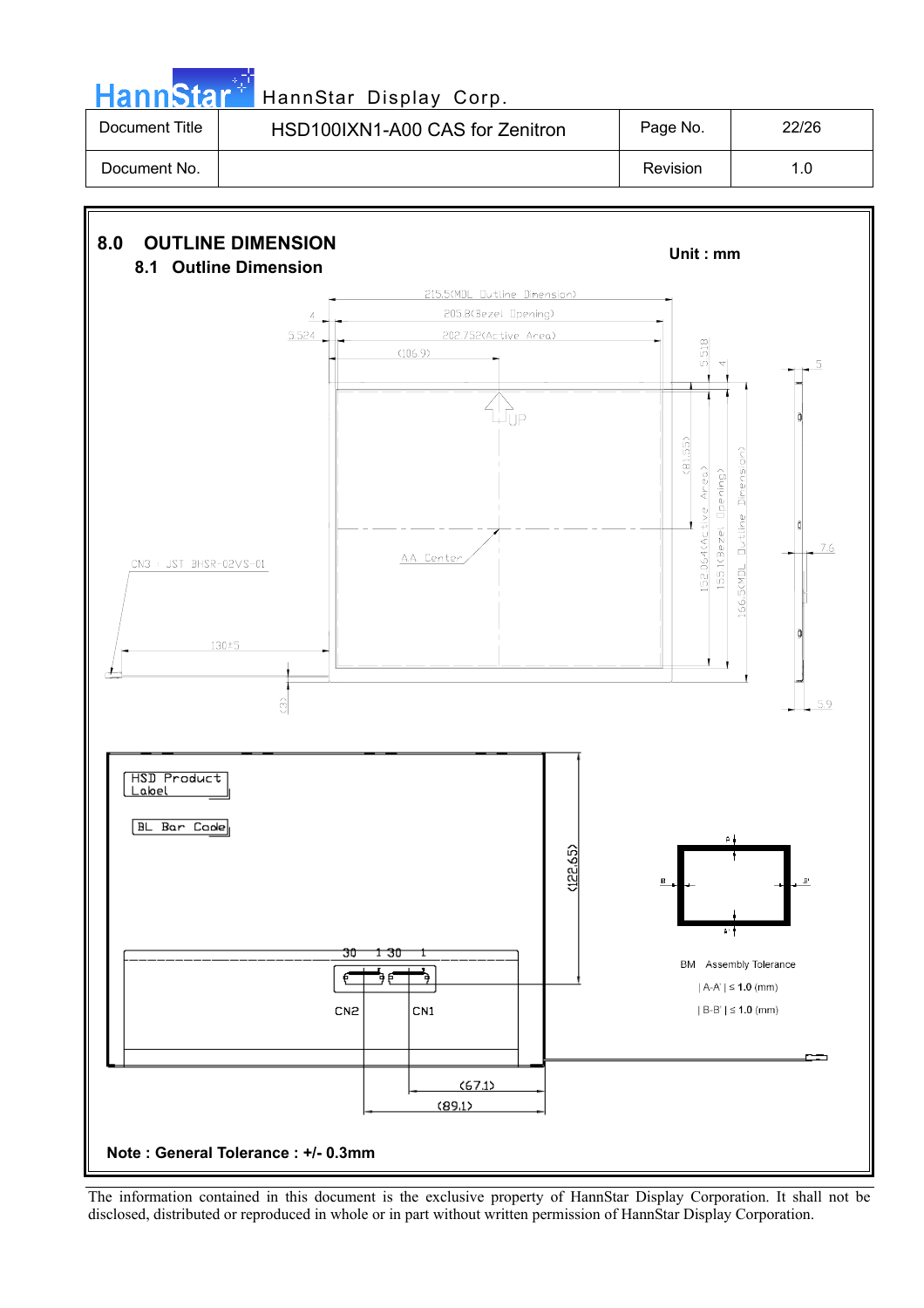|  | <u>ann<sup>,</sup></u> | $\sim$ |  |
|--|------------------------|--------|--|
|  |                        |        |  |

| Document Title | HSD100IXN1-A00 CAS for Zenitron | Page No. | 23/26 |
|----------------|---------------------------------|----------|-------|
| Document No.   |                                 | Revision | 1.0   |



#### **9.2 Detail of Lot Mark**

- (1) Below label is attached on the backside of the LCD module. See Section 8.0: Outline Dimension.
- (2) The detail of Lot Mark is attached as below.
- (3) This is subject to change without prior notice.

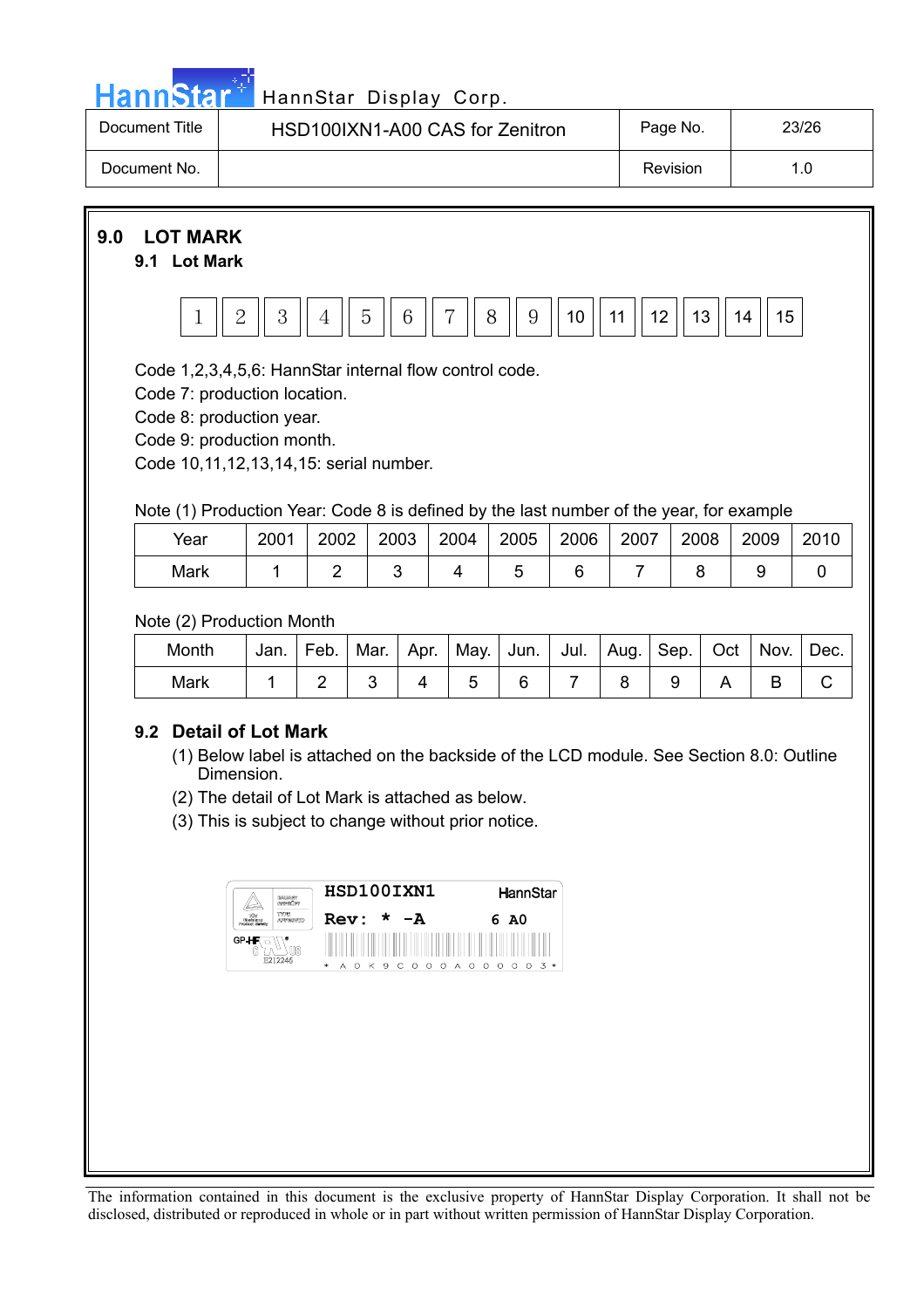|  |  | <b>HannStar</b> |  |
|--|--|-----------------|--|
|  |  |                 |  |

| Document Title | HSD100IXN1-A00 CAS for Zenitron | Page No. | 24/26 |
|----------------|---------------------------------|----------|-------|
| Document No.   |                                 | Revision |       |

| <b>LCM Model</b>                                                                                                                                                                                                                                                                                                                                                                                                                                                                                                                                                                 | LCM Qty. in the box | Inner Box Size (mm)              | <b>Notice</b> |  |  |  |  |  |
|----------------------------------------------------------------------------------------------------------------------------------------------------------------------------------------------------------------------------------------------------------------------------------------------------------------------------------------------------------------------------------------------------------------------------------------------------------------------------------------------------------------------------------------------------------------------------------|---------------------|----------------------------------|---------------|--|--|--|--|--|
| HSD100IXN1-A                                                                                                                                                                                                                                                                                                                                                                                                                                                                                                                                                                     | 60 pcs/box          | Ref.538 x 302 x 417 <sup>H</sup> |               |  |  |  |  |  |
| 10.2 Packing assembly drawings<br><b>ESD Bag</b>                                                                                                                                                                                                                                                                                                                                                                                                                                                                                                                                 |                     |                                  |               |  |  |  |  |  |
| LCM<br>3.<br><b>Fold Back</b><br><b>Corner Pad</b><br><b>Partition/Pad</b><br><b>Tape</b><br>LCM+ESD bag<br>4<br>5.<br>$\mathbb{E} \mathbb{E} \mathbb{E} \mathbb{E} \mathbb{E} \mathbb{E} \mathbb{E} \mathbb{E} \mathbb{E} \mathbb{E} \mathbb{E} \mathbb{E} \mathbb{E} \mathbb{E} \mathbb{E} \mathbb{E} \mathbb{E} \mathbb{E} \mathbb{E} \mathbb{E} \mathbb{E} \mathbb{E} \mathbb{E} \mathbb{E} \mathbb{E} \mathbb{E} \mathbb{E} \mathbb{E} \mathbb{E} \mathbb{E} \mathbb{E} \mathbb{E} \mathbb{E} \mathbb{E} \mathbb{E} \mathbb{E} \mathbb{$<br><b>LCM+ESD</b> bag<br>Box<br>6. |                     |                                  |               |  |  |  |  |  |
|                                                                                                                                                                                                                                                                                                                                                                                                                                                                                                                                                                                  |                     | Material                         | Notice        |  |  |  |  |  |
| Box                                                                                                                                                                                                                                                                                                                                                                                                                                                                                                                                                                              |                     | <b>Corrugated Paper Board</b>    | (AB Flute)    |  |  |  |  |  |
| Partition/Pad                                                                                                                                                                                                                                                                                                                                                                                                                                                                                                                                                                    |                     | <b>Corrugated Paper Board</b>    | (B Flute)     |  |  |  |  |  |
| Corner Pad                                                                                                                                                                                                                                                                                                                                                                                                                                                                                                                                                                       |                     | <b>Corrugated Paper Board</b>    | (AB Flute)    |  |  |  |  |  |
| ESD bag                                                                                                                                                                                                                                                                                                                                                                                                                                                                                                                                                                          |                     | PE                               |               |  |  |  |  |  |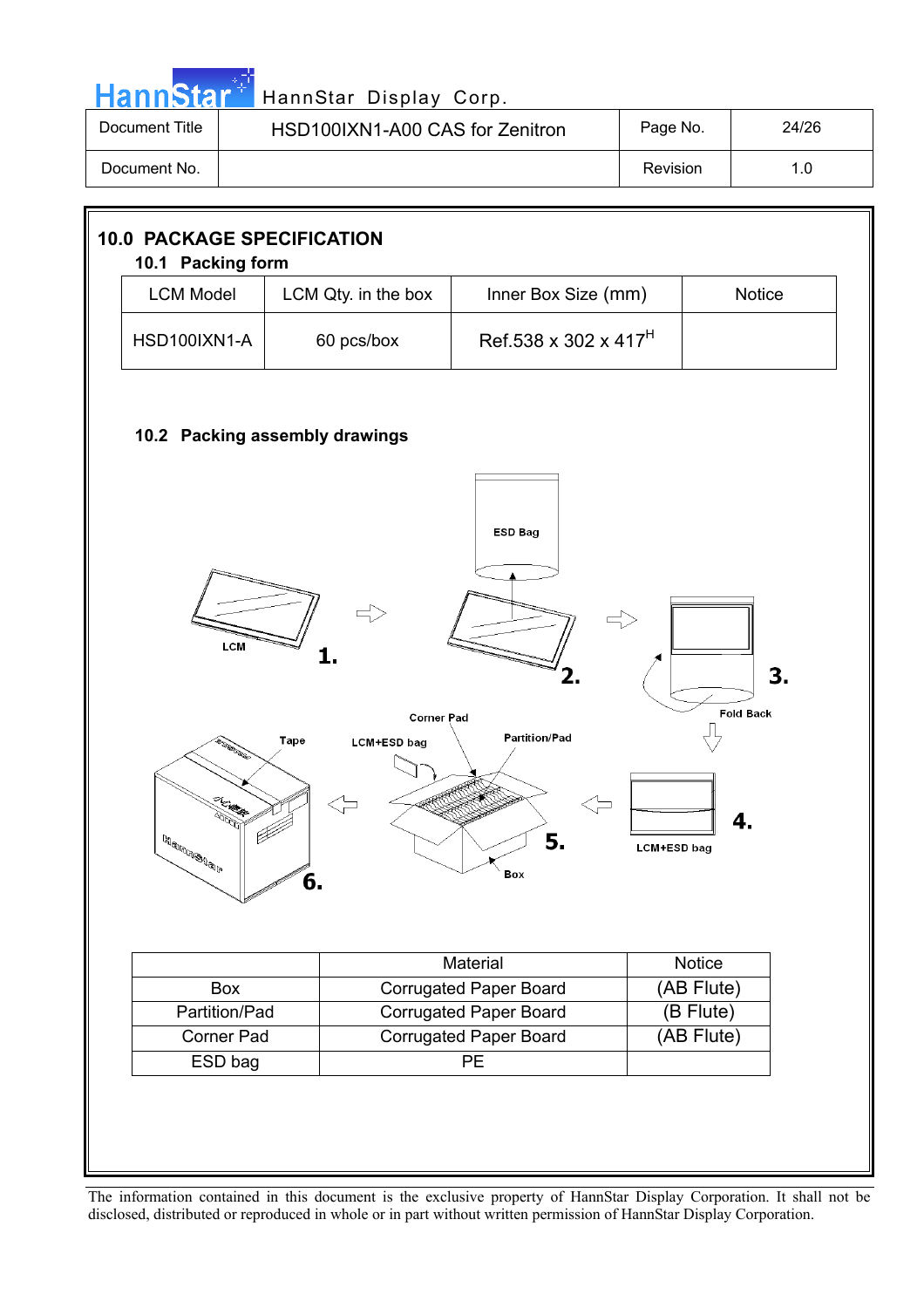

### HannStar<sup>47</sup> HannStar Display Corp.

| Document Title | HSD100IXN1-A00 CAS for Zenitron | Page No. | 25/26 |
|----------------|---------------------------------|----------|-------|
| Document No.   |                                 | Revision | 1.0   |

#### **11.0 GENERAL PRECAUTION**

#### **11.1 Use Restriction**

This product is not authorized for use in life supporting systems, aircraft navigation control systems, military systems and any other application where performance failure could be life-threatening or otherwise catastrophic.

#### **11.2 Disassembling or Modification**

Do not disassemble or modify the module. It may damage sensitive parts inside LCD module, and may cause scratches or dust on the display. HannStar does not warrant the module, if customers disassemble or modify the module.

#### **11.3 Breakage of LCD Panel**

- 11.3.1.If LCD panel is broken and liquid crystal spills out, do not ingest or inhale liquid crystal, and do not contact liquid crystal with skin.
- 11.3.2. If liquid crystal contacts mouth or eyes, rinse out with water immediately.
- 11.3.3. If liquid crystal contacts skin or cloths, wash it off immediately with alcohol and rinse thoroughly with water.
- 11.3.4. Handle carefully with chips of glass that may cause injury, when the glass is broken.

#### **11.4 Electric Shock**

- 11.4.1. Disconnect power supply before handling LCD module.
- 11.4.2. Do not pull or fold the LED cable.
- 11.4.3. Do not touch the parts inside LCD modules and the fluorescent LED's connector or cables in order to prevent electric shock.

#### **11.5 Absolute Maximum Ratings and Power Protection Circuit**

- 11.5.1. Do not exceed the absolute maximum rating values, such as the supply voltage variation, input voltage variation, variation in parts' parameters, environmental temperature, etc., otherwise LCD module may be damaged.
- 11.5.2. Please do not leave LCD module in the environment of high humidity and high temperature for a long time.
- 11.5.3. It's recommended to employ protection circuit for power supply.

#### **11.6 Operation**

- 11.6.1 Do not touch, push or rub the polarizer with anything harder than HB pencil lead.
- 11.6.2 Use fingerstalls of soft gloves in order to keep clean display quality, when persons handle the LCD module for incoming inspection or assembly.
- 11.6.3 When the surface is dusty, please wipe gently with absorbent cotton or other soft material.